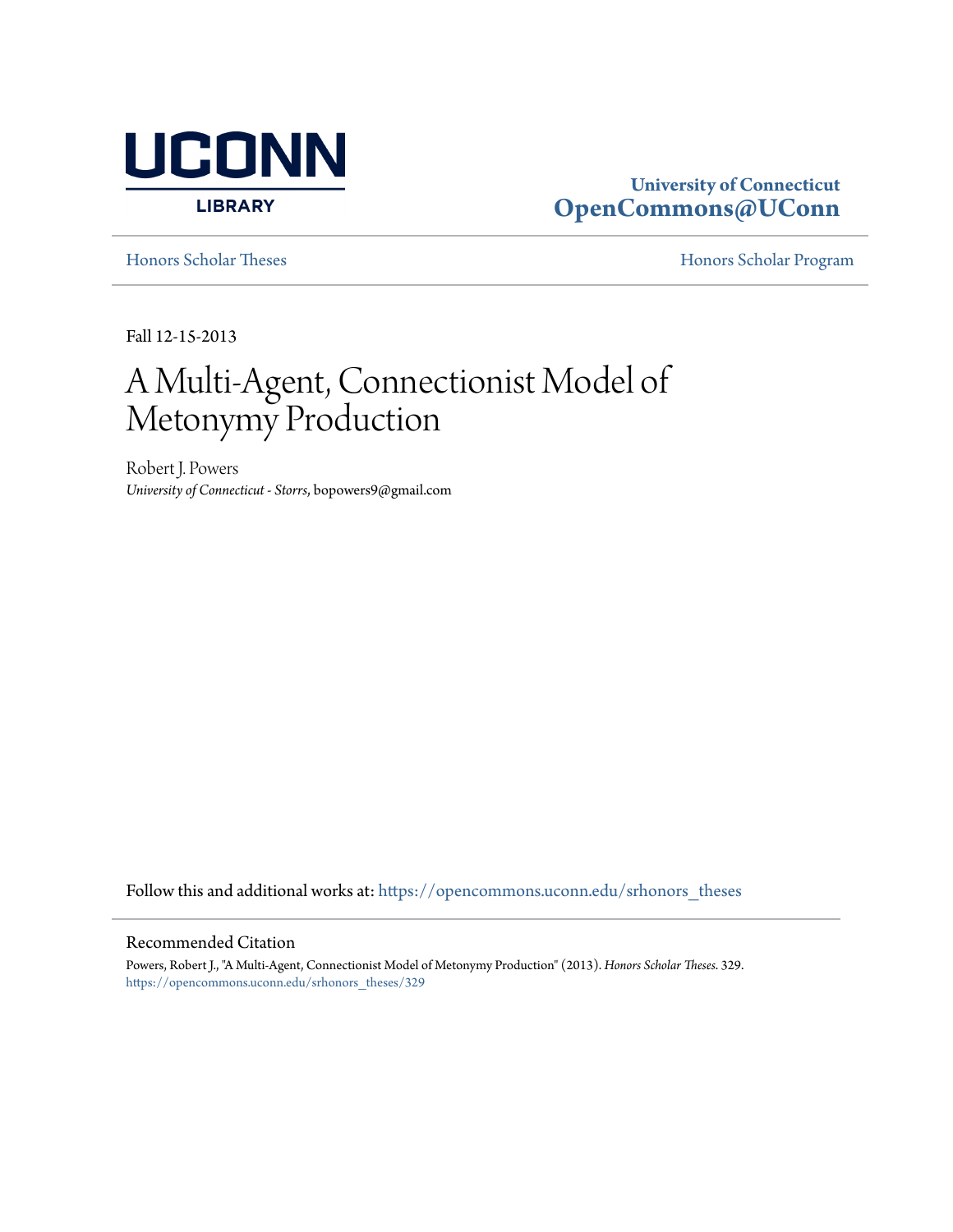## **A Multi-Agent, Connectionist Model of Metonymy Production**

Robert J. Powers University of Connecticut December, 2013

Advised by Whitney Tabor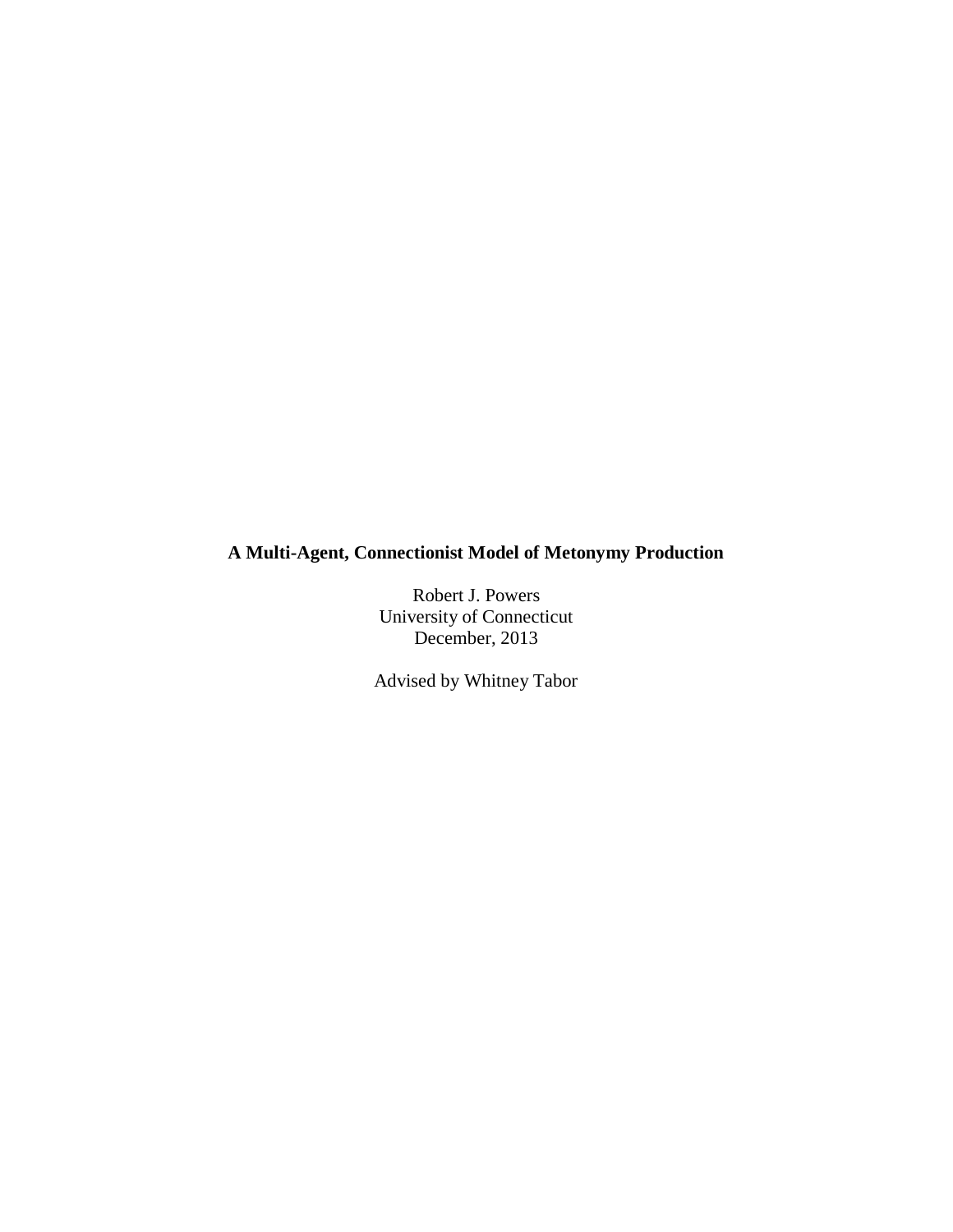## **Abstract**

Metonymy, like metaphor, has received much attention in cognitive linguistics literature (Croft, 1993; Kövecses & Radden, 1998; Panther & Radden, 1999). Most experimental work focuses on comprehension. However, why a speaker would choose to produce a metonym in some cases and not others is not fully understood. Connectionist models are well-suited to deal with the partialsemantic/partial-syntactic information which is characteristic of metonymy. Moreover, these models can capture some of the complex, time-varying dynamics of language development. Here, a model is presented in which dyads of artificial agents (each a recurrent neural network based on Rogers, et al., 2004) were trained in a structured environment to develop a language and use it to coordinate in a simple task. The model was informed by an experiment with human subjects based on existing work (Clark & Wilkes-Gibbs, 1986; Selten & Warglien, 2007). While inconclusive, the study offers some insight into the strengths and weaknesses of this particular approach to modeling metonymy production.

*Keywords:* metonymy, connectionist, neural network, semantics, pragmatics

## **Acknowledgments**

I would like to thank Dr. Whitney Tabor for advising me on this project; Pyeong-Whan Cho for helpful discussions about the topic and about data analysis; The UConn Office of Undergraduate Research for generous SURF funding; members of SOLAB; and, last but not least, my family for their support.

This project used MikeNet, created by M.W. Harm, for building and running neural network simulations.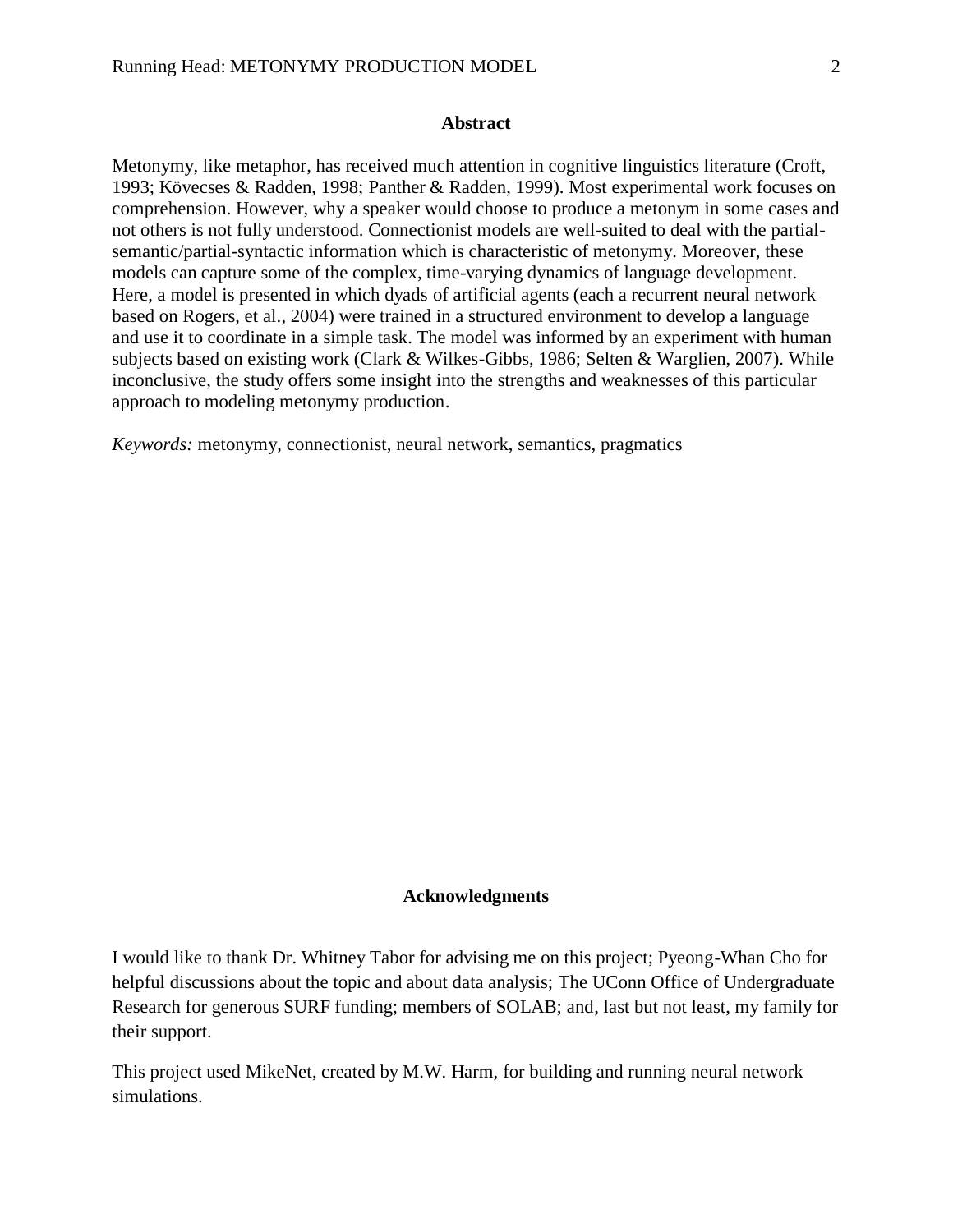## **A Multi-Agent, Connectionist Model of Metonymy Production**

Metonymy has received plenty of attention in the field of cognitive linguistics (CL). Though originally overshadowed by the study of metaphor, by the late 1990s a growing consensus began to emerge that metonymy may actually be the more fundamental cognitive phenomenon (Kövecses & Radden, 1998; Panther & Radden, 1999). Despite this theoretical claim, there has been little psycholinguistics research on metonymy (Gibbs, 2007). This is partly because designing a task to reliably elicit or control for metonymy in natural language would be difficult, and also because there is a lack of models from which testable predictions might be made.

Metonymy can be notoriously hard to define in the first place, and this adds to its slipperiness (Barcelona, 2011). The most widely accepted view, and the one taken here, is stated in Panther & Radden (1999): "metonymy is a cognitive process where one conceptual entity, the *vehicle*, provides mental access to another conceptual entity, the *target*, within the same idealized cognitive model."

This definition can be illustrated with an example. Consider the statement, "Proust is tough to read" (Croft, 1993). A listener will likely have little trouble understanding that "Proust" refers not to Marcel Proust the person, but to something closely related to and salient about Proust—namely, his books. Thus, the vehicle in this case would be the concept of Proust, the author. The target, to which the vehicle provides mental access, is the set of books written by Proust.

Note that the vehicle provides mental access by virtue of how closely related the vehicle and target concepts are. Conceptual contiguity is a classic feature of metonymy. To describe this, many CL theorists appeal to domains. In the context of domains, metonymy can be seen as a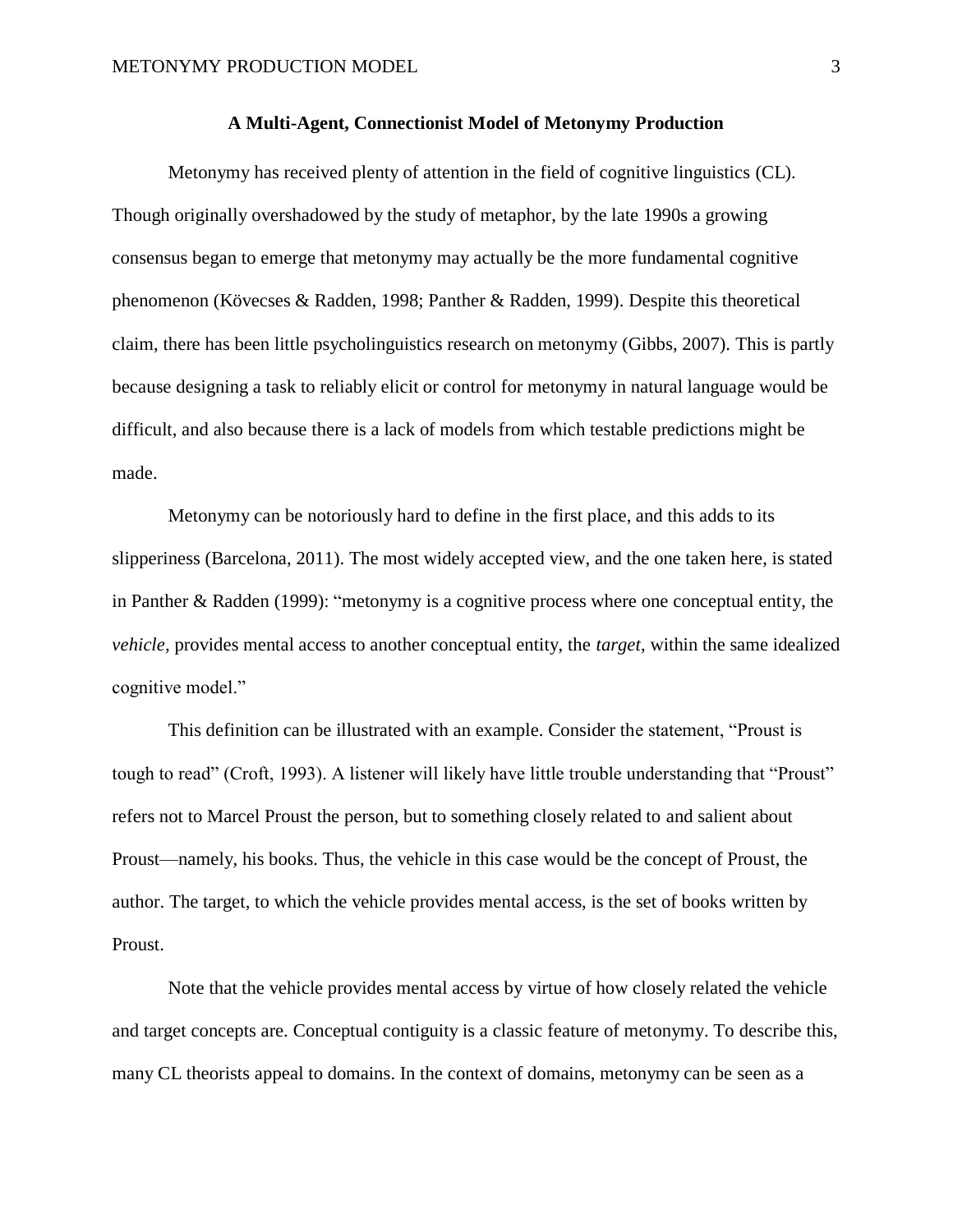process of domain highlighting (Croft, 1993). Barcelona states this more formally: "Domain highlighting consists in highlighting a secondary domain within the domain matrix constituted by a speaker's encyclopedic knowledge of the meaning of a linguistic expression" (2011). Other authors sometimes use different terms other than "domain" (i.e. cognitive models), but the semantics of these distinctions do not concern the present study. To avoid equivocation, "domain" will be understood here to be closely related to the treatment in Chen (2011).

An additional complication that falls out of this definition of metonymy is that several different types are possible, depending on the relationship between different subdomains. Some examples are PRODUCT-FOR-PRODUCER (e.g. "He's got a Picasso"), OBJECT-FOR-USER (e.g. "The sax has the flu today"), and PLACE-FOR-EVENT (e.g. "Watergate changed out politics") (Lakoff & Johnson, 1980). Arguably one of the simplest types is PART-FOR-WHOLE, sometimes referred to as synecdoche. As this label implies, the vehicle in a PART-FOR-WHOLE is simply part of the target concept (e.g. using "wheels" to refer to a car).

Most experimental studies have focused on metonymy comprehension rather than production. One notable example, a study by Frisson and Pickering (1999), examined metonymy processing difficulty by tracking subjects' eye movements. There have been some studies investigating production indirectly by examination of corpora (Handl, 2011), but to date there are no studies of which the author is aware in which metonymy can be reliably elicited in a controlled, laboratory setting. Such studies would be useful in addressing a simple question: why produce metonymic utterances at all? We currently have a stockpile of theories from CL (cf. Handl, 2011), but no methods to test them directly.

The present study represents an attempt at a "first-pass" model in the connectionist paradigm and a corresponding experimental task to fill the previously mentioned gap.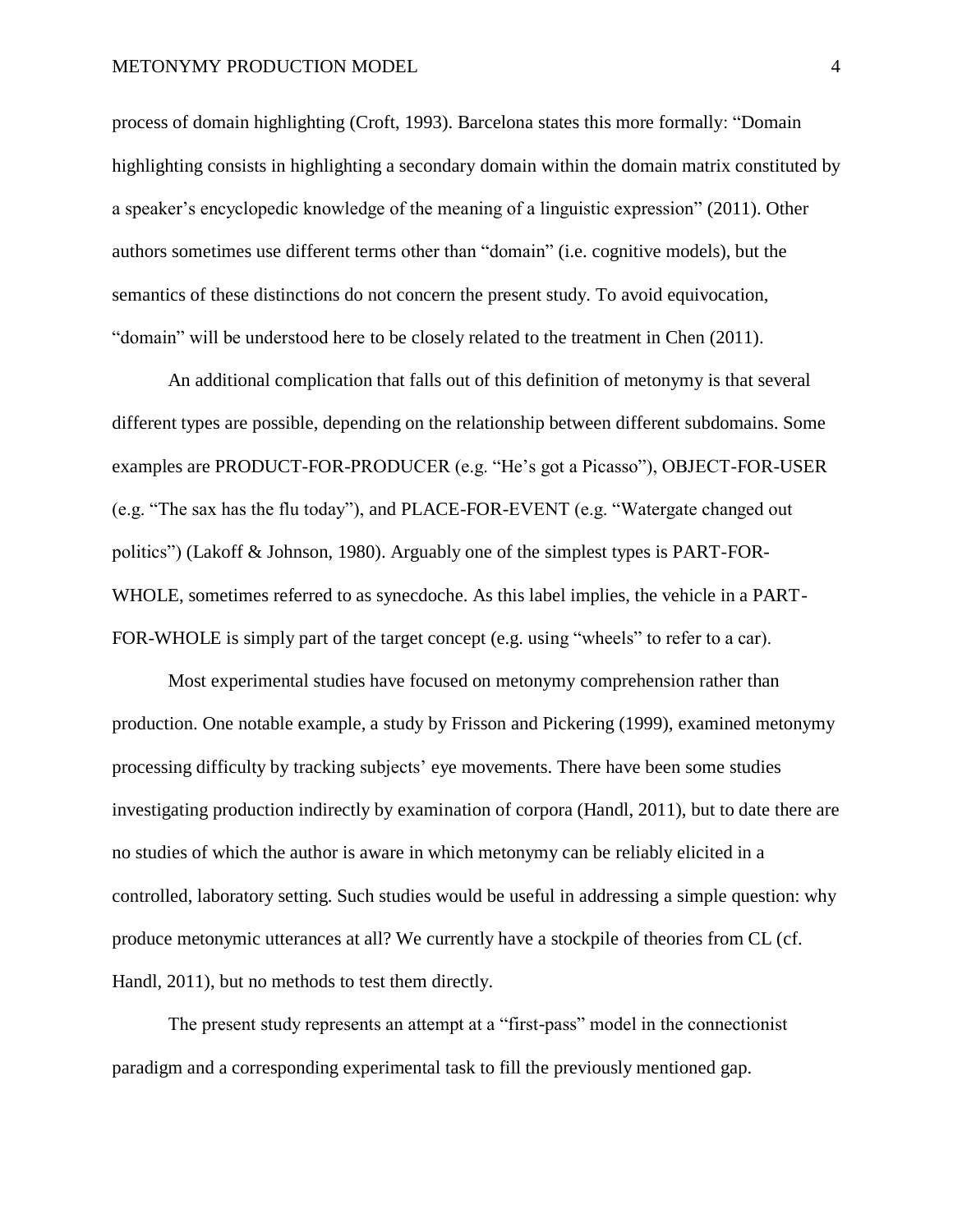Chronologically, the experiment was designed and performed first so that some of the difficulties inherent in eliciting production from humans might be better understood. The design was based on some well-established work in psycholinguistics research relating to pragmatics and language emergence (Clarke & Wilkes-Gibbs, 1986; Selten & Warglien, 2007). These are discussed in more detail in the following sections.

## **Common Ground**

A proper model of metonymy production should be able to replicate the conditions that license emergence of metonymic expressions in natural language. But speakers do not produce language in a vacuum; humans learn language from one another and share ideas through both linguistic and non-linguistic communication. Indeed, even differentiating production and comprehension is problematic, since a language user will often need to switch rapidly back and forth between these, perhaps even needing to be in both roles simultaneously. Importantly, it also seems that metonymy has a functional, referring role which requires some task or context (one in which the best referent needs to be decided upon). The most natural scenario for this is in ordinary conversation. The first desideratum for our model is that it captures this intuition.

Clark and Wilkes-Gibbs (1986) worked on a simple experimental paradigm to study precisely this kind of problem. They were interested in how language users collaborate to find *common ground*—an agreed upon set of meanings for linguistic expressions—while solving a task. This is relevant here for the following reason: if metonymy is produced because of the relationship of concepts in a particular conceptual domain, then interlocutors in both production and comprehension roles should have similar cognitive representations of that domain—or at least they should understand the organization of each other's domain. This is crucial, because we can imagine that if their domains structures were wildly different, then a metonym would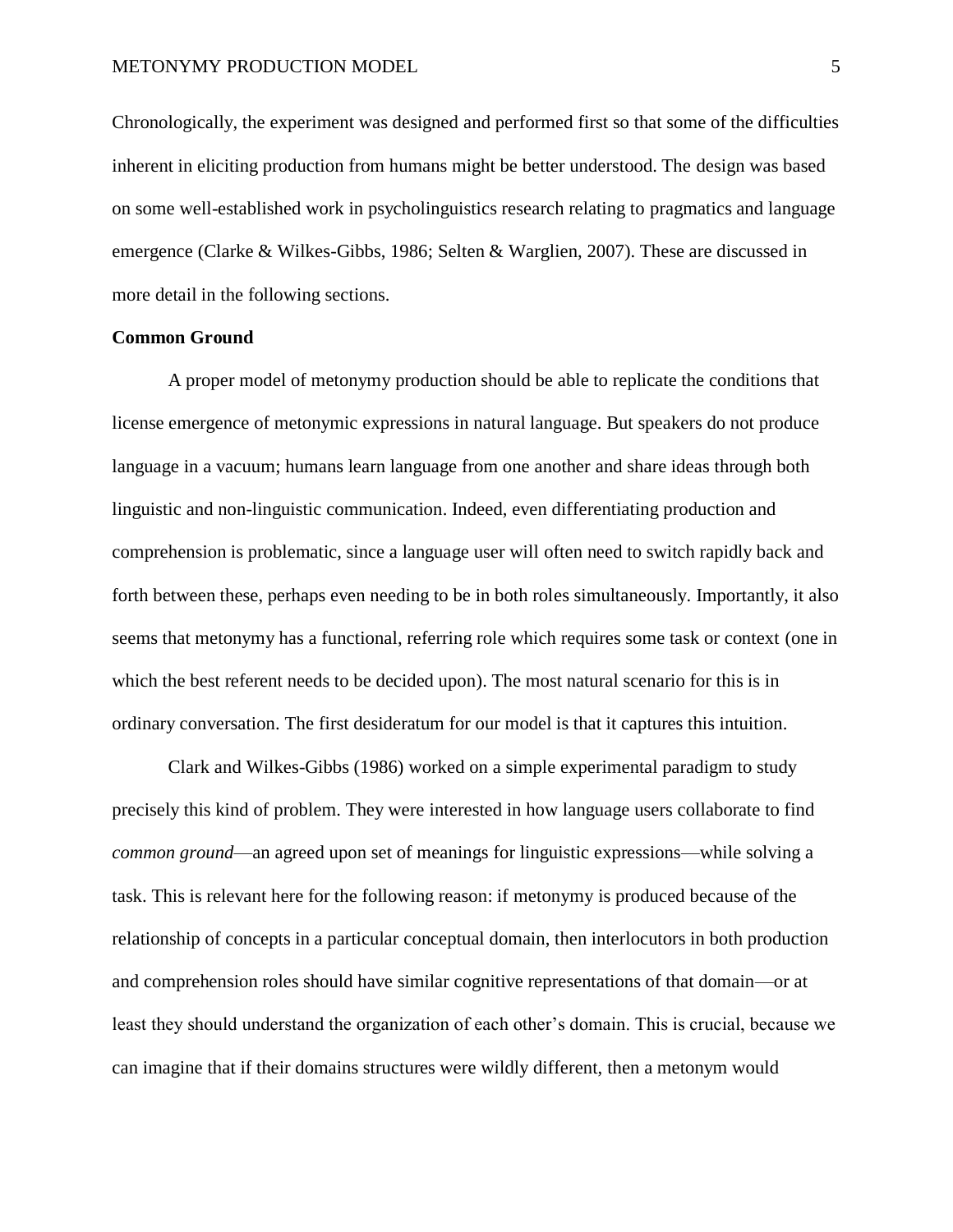probably not be interpreted correctly. So finding common ground can be understood for our purpose as the process of shaping domain representations so that they align well enough for metonymy to work.

The Clark and Wilkes-Gibbs study used two participants who were seated so that they could not see one another, but they could hear each other. Both were given a set of 12 images of ambiguous figures, composed of tangrams. One subject was designated as the *director* and the other was the *matcher.* On each trial, the director had the images placed in a certain order, while the matcher's images were shuffled. It was the director's task to describe the images so that the matcher could place them in the correct order. The experiment ended after six trials.

They recorded large quantities of data, as subjects were allowed to freely describe the items. One of the key findings was that subjects tended to reduce the complexity of their descriptions as the experiment progressed. This is because the images never changed, so the subjects were simply negotiating the best descriptions. Over time, superfluous lexical items (like provisional phrases) and descriptors that were not agreed upon were dropped.

One minor observation was something Clark and Wilkes-Gibbs called *narrowing*. They defined narrowing as a "refinement in perspective" in which "the focus of a perspective was narrowed to just one part of a figure" (1986). For example, "the guy in the sleeping bag" could be reduced at a later time to just "sleeping bag." Note that "sleeping bag" is peripheral in the original description, but it later comes to represent the whole configuration. Because narrowing resembles metonymy in this way (particularly PART-WHOLE-METONYMY), this paradigm seems like it may be a good starting point for a task designed to elicit metonymy.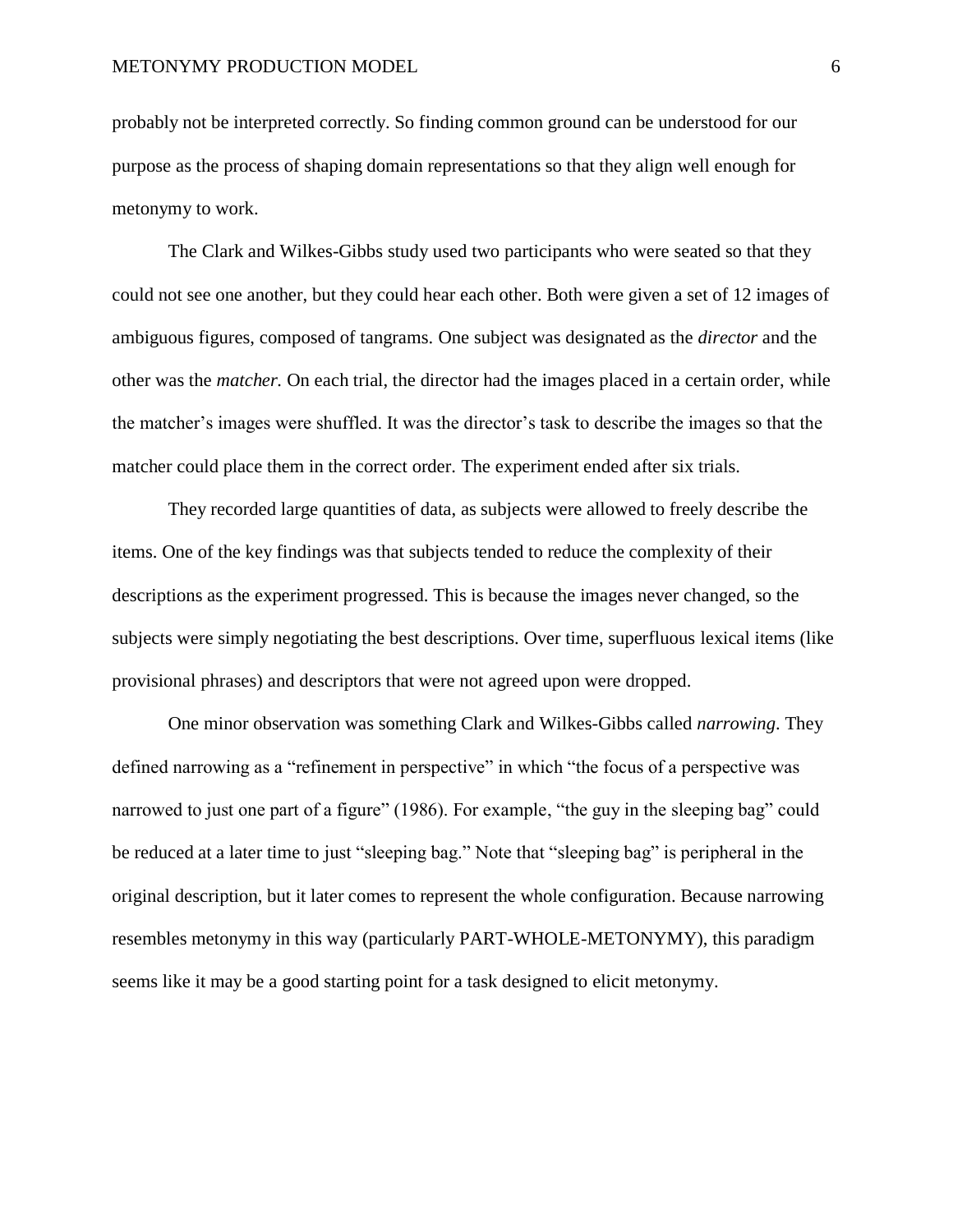## **Language Emergence**

In order to understand the fundamental question of how metonymy emerges, it may be necessary to abstract away from the complexities of an already fully developed language, and to recreate conditions in which a language is dynamically shaped by its users in the course of language development.

Prior work in experimental semiotics (ES) could be helpful in this regard. Galantucci  $(2005)$  and Selten & Warglien  $(2007)$  are two notable examples. Like the tangram studies, these were in the context of cooperative tasks. In Galantucci's study, participants created and communicated with novel orthographic symbols. In Selten & Warglien (2007), participants communicated with a predetermined set of symbols. In both cases, the participants had to develop meanings for symbols on their own, effectively creating their own language.

The biggest downside of the original tangram approach for our present purposes is that most cases of metonymy in natural language seem to be conventionalized (Handl, 2011). They are already fixed, and we may not learn much about how they became lexicalized in the first place. Stripping away natural language semantics by incorporating some of the ES methodology would allow the lexicalization process to be more directly observed. In this case, selection of a language medium becomes an important concern. Also, some complications may be introduced in the analysis, since interpreting meaning in an artificial language, especially one with allowed ambiguity, is not a trivial task.

## **Connectionist Networks**

*Parallel Distributed Processing*, or PDP (Rumelhart & McClelland, 1986a) laid the foundation for a class of models known as connectionist models. Not all connectionist models are the same, but many are based on the premise that representations, rather than being atomic in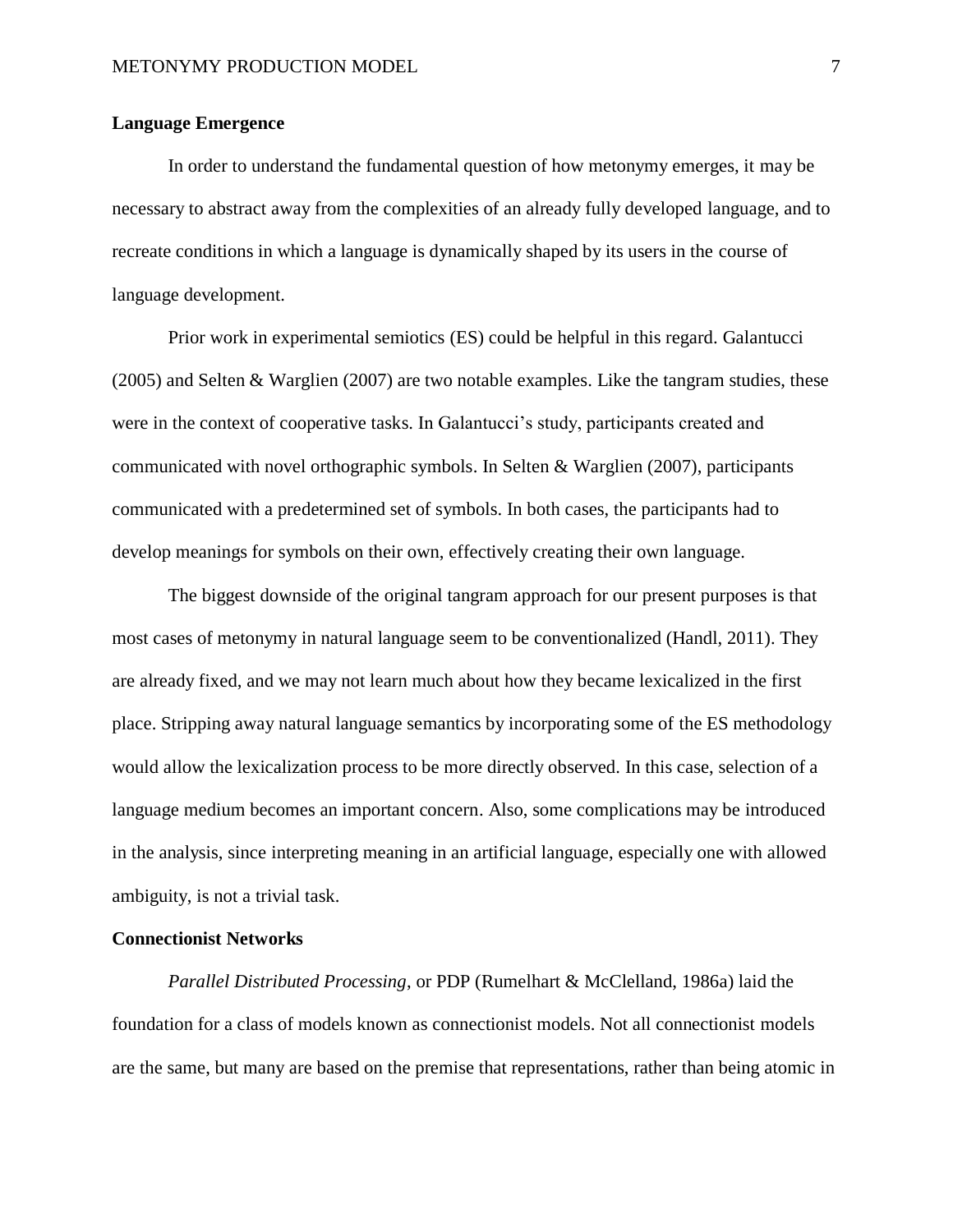nature, may be distributed over an entire network of units. The activation state of a connectionist network is the vector of its unit activations. Connectionist models, using assemblies of simple processing units, are often referred to as *artificial neural networks*, or simply *neural networks*.

These neural networks have some interesting properties. They are designed to have an element of biological plausibility, and they are relatively robust against damage. By adding recurrence, these networks can often take on additional properties that make them suitable to simulating language tasks, including tasks involving semantics. Specifically, recurrent models with the right processing dynamics can form attractors (see Hinton & Shallice, 1991; Plaut  $\&$ Shallice, 1993; Harm & Seidenberg, 1999, 2004). In dynamical systems, attractors are points in a space towards which solutions move over time. In recurrent neural networks, repeated training can cause attractors to develop in the activation state space. This property was used, for instance, by Plaut & Shallice (1993) to create semantic attractors, corresponding to semantic representations (concepts) in studies on deep dyslexia.

The importance of attractor dynamics to the present study is that they may present a natural implementation of conceptual contiguity in domains, which is essential to metonymy (for a sense of this similarity, compare the diagrams of domains in Chen, 2011 to the diagrams of semantic attractors in Plaut & Shallice, 1993). If two attractors are close to one another in the semantic space, and the state of the system approaches this configuration, then noise may push the state into one of two possible end behaviors.

The very notion of distributed representations could also be useful in understanding the cognitive processing behind metonymy. It is easy to imagine, in the case of PART-FOR-WHOLE metonymy, that a subset of the features of an intended "whole" becomes activated, and the "part" corresponding to this subset gets named instead. Thus, the combination of distributed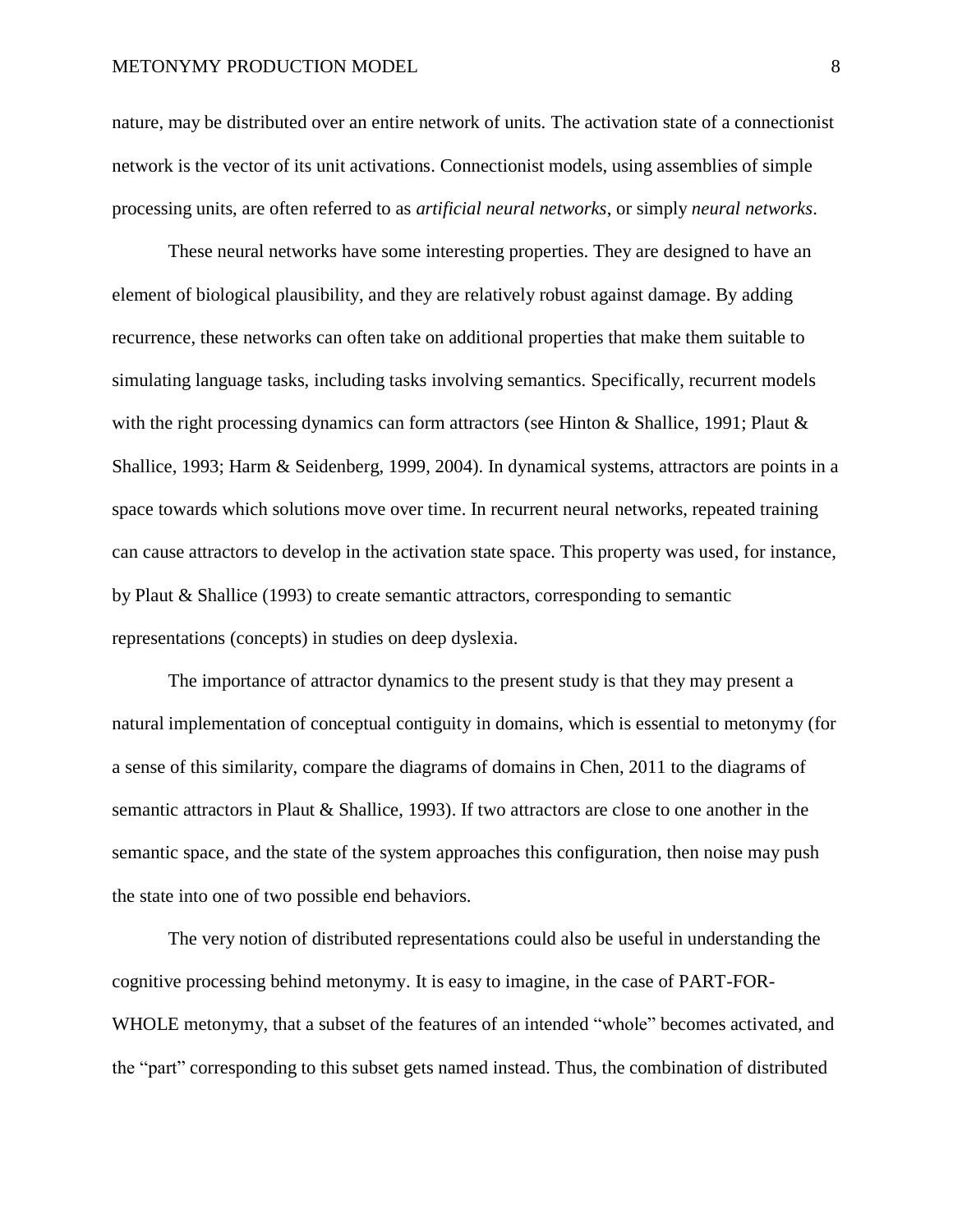representations and attractor dynamics makes the connectionist approach an attractive one for the metonymy production problem.

## **Operational Definition and Objectives**

The CL definition of metonymy for natural language is inherently complicated. For all analyses in this paper, a clear, consistent definition of metonymy was needed that would be reasonable for a simple, artificial language. The Clarke & Wilkes-Gibbs (1986) definition of narrowing was taken to be the basis for the present operational definition of metonymy. To observe such narrowing would be a good indication that a simple form of PART-FOR-WHOLE metonymy was being used (because of the simplicity and compositional structure of PART-FOR-WHOLE metonymy, we will restrict our attention to only this type for the remainder of this paper). An operational definition of metonymy can therefore be stated as follows.

**Definition 1.** A word,  $\omega$ , is used metonymically if and only if it meets the following three criteria:

|  | Word $\omega$ is used in conjunction with one or more other words at some time, t, to                                                                                                    |
|--|------------------------------------------------------------------------------------------------------------------------------------------------------------------------------------------|
|  | describe object $X$ .                                                                                                                                                                    |
|  | $\blacksquare$ . $\blacksquare$ . $\blacksquare$ . $\blacksquare$ . $\blacksquare$ . $\blacksquare$ . $\blacksquare$ . $\blacksquare$ . $\blacksquare$ . $\blacksquare$ . $\blacksquare$ |

- ii) Word  $\omega$  is used *by itself* to describe X at some time,  $t', t' > t$ .
- iii) There exists a consistent, one-to-one mapping from  $\omega$  to some feature of X.

Note that this definition does not require metonymy to persist. In natural languages, it is surely the case that not all instances of linguistic innovation become lexicalized. What is of interest here is the emergence of metonymy as a function of language change. While this definition would certainly allow a metonym to become lexicalized, it would also allow metonymy to be used as a transient linguistic tool, created to fill a specific need at a particular point in time.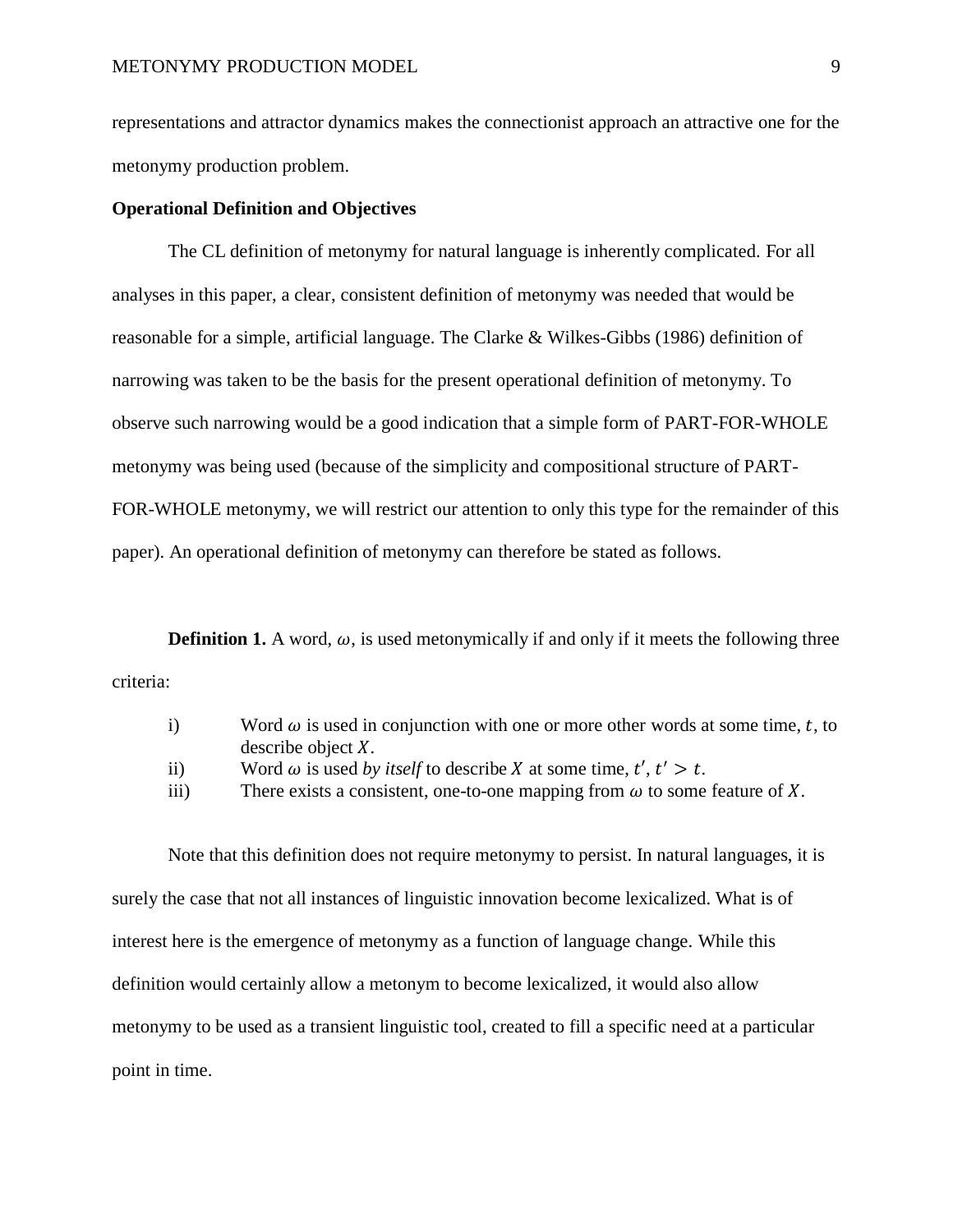This definition ignores syntax, as the order (if it exists) of symbols is not taken into account. This is likely unrealistic in the case of natural language, especially if syntactic form and content are linked as in construction grammars (Fillmore, Kay, & O'Connor, 1988). However, the absence of syntax in this model is motivated by the primary concern of this study; we are interested here in the simplest conditions that may lead to the emergence of metonymy. If metonymy could occur without syntactic constraints, then this would indeed be the simplest case, and different syntactic constructions may then serve to augment the use of metonymy. Since this is the first study, to our knowledge, designed to address these questions in this way, the simplest case is preferred. An improvement in future studies would be to allow the role of syntax to be explored. Connectionist models could still apply, as there are recurrent neural network architectures which have been shown to be capable of learning syntactic structure (Elman, 1990).

For the present study, the main research question was this: what are the conditions that license the emergence of metonymy in a language as it changes over time? The objective was to construct a model utilizing connectionist principles that would be capable of simulating the production of metonymy as two agents learn and simultaneously shape the semantics of a shared language. The behavior of the model was evaluated by testing a specific hypothesis and comparing the results to human data. The null hypothesis was that the presence of contrastive features in the language users' environment has no influence on the frequency of metonymical expressions—in other words, that contrastiveness does not constrain which lexical items are likely to function as metonyms. The alternative hypothesis is that contrastive features in the environment are more likely to be described metonymically in the language than non-contrastive ones.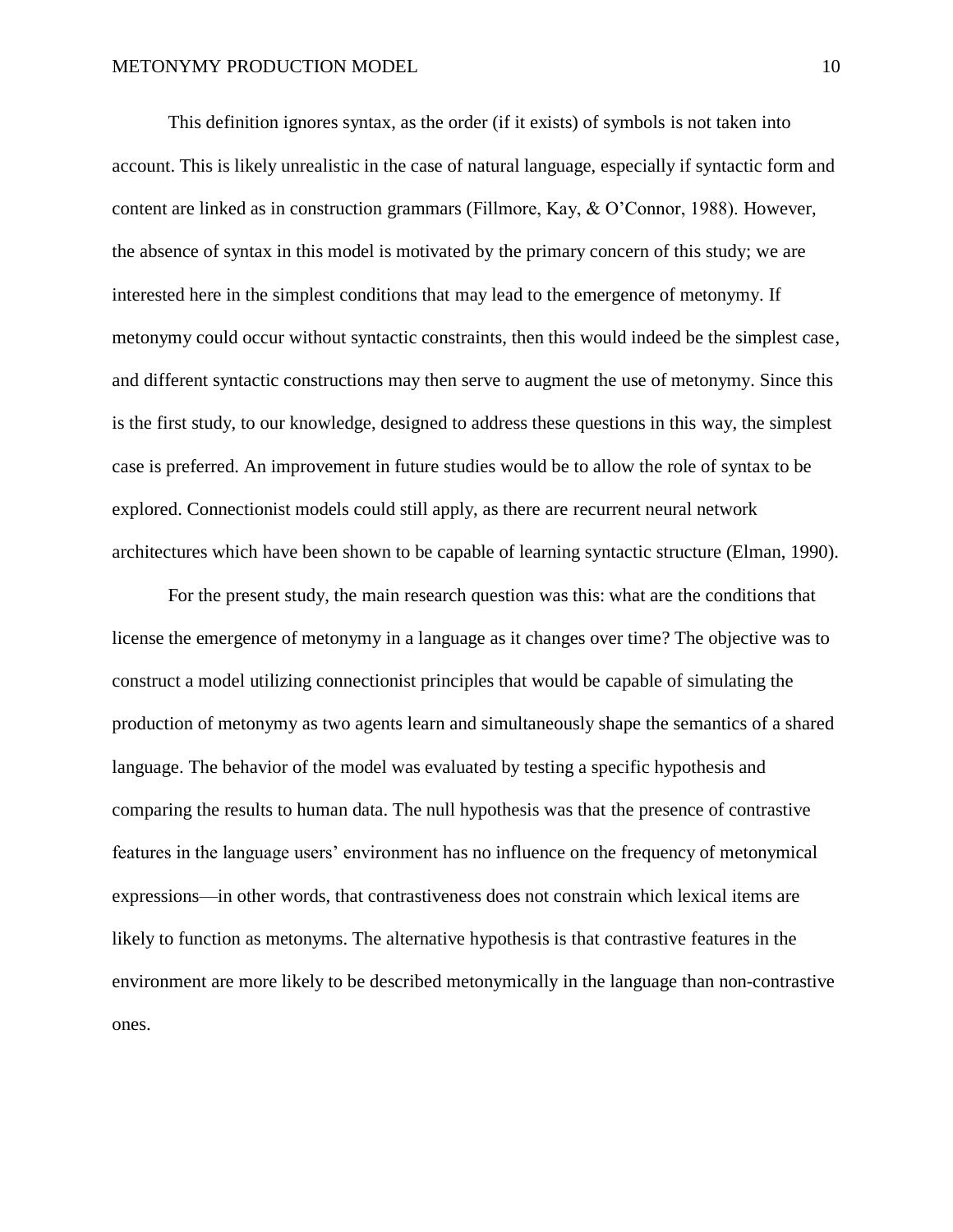This paper is organized in two main sections. Experiment I describes the preliminary, exploratory study with human subjects. Results from Experiment I were used not only to provide a baseline for statistical hypothesis testing, but also to inform the implementation of the model. Both the model and some analyses of its output are described under Experiment II. Finally, general discussion summarizes the results of both experiments.

## **Experiment I**

## **Method**

**Participants.** Sixty-six undergraduate students enrolled in psychology courses at the University of Connecticut participated in the experiment for course credit.

**Materials and Design.** Materials consisted of a two-dimensional, virtual environment and an alphabet of symbols. The environment was populated with *objects*, each object being composed of three *features*: shape, color, and pattern. Each feature could take on one of three values: shapes were either square, circle, or triangle; colors were red, blue, or yellow; and patterns were vertical lines, crosses, or curved lines. These nine features could be combined into a total of twenty-seven possible objects. See Figure 1.



**Figure 1. Three of the possible 27 objects used in Experiment I.**

The task required participants to develop a language. Following previous work in ES (Galantucci, 2005; Selten & Warglien, 2007), we restricted the language to only an orthographic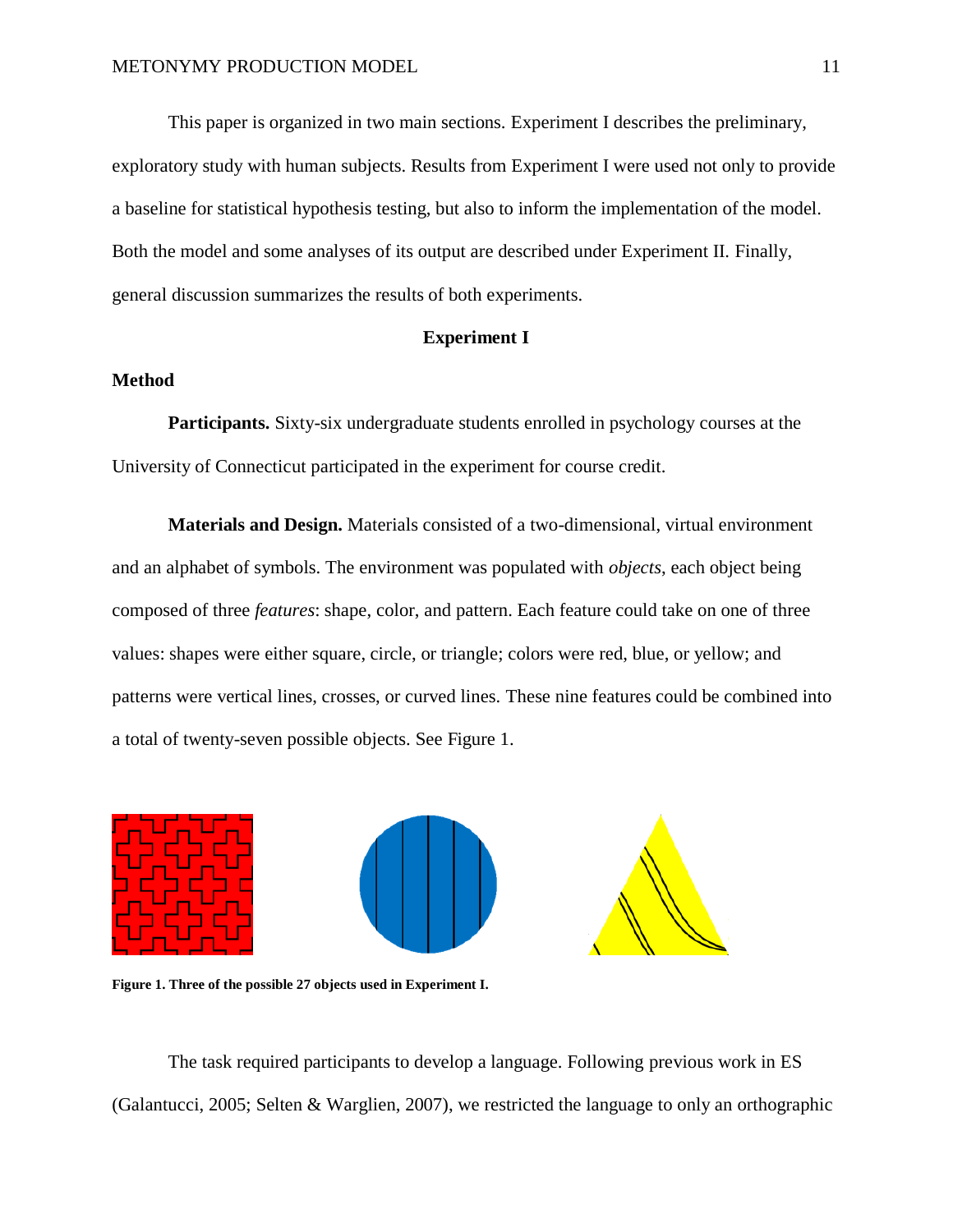component. As in Selten  $& Warglien (2007)$ , a simple alphabet was fixed before the present study began. This alphabet was designed around three base symbols,  $\mathcal{K}$ ,  $\mathcal{F}$ , and  $\mathbf{d}$ , from the Cyrillic alphabet. These three characters were selected by the experimenter with the assumption that they were both unfamiliar to native English speakers, and also relatively dissimilar to one another. These base symbols were also given variants that were systematically related across the base forms. The first variant of each symbol was the same as the base form, but with an added diacritic line over the top of the symbol. The second variant was a 90° counter-clockwise rotation of the base form, with no other changes. These variants were created to introduce systematicity to the primitives of the language, thus potentially offsetting the predicted difficult of the task. These base symbols along with their variants are demonstrated in Figure 2.



**Figure 2. The alphabet used in Experiment I. The first column contains the base symbols. Columns two and three display variants. In composing a message, only one symbol from each row was allowed.**

The experiment was organized in blocks. There were twelve blocks, each composed of six individual trials, for a total of seventy-two trials. A trial consisted of three objects being displayed in a two-dimensional plane on a computer screen. One of these objects was designated as the *target*, and the others *competitors*. For later analysis, three conditions (*all-contrastive*, *single-contrastive*, and *unconstrained*) were established based on the number of contrastive features between target and competitor objects. In the all-contrastive condition, no features were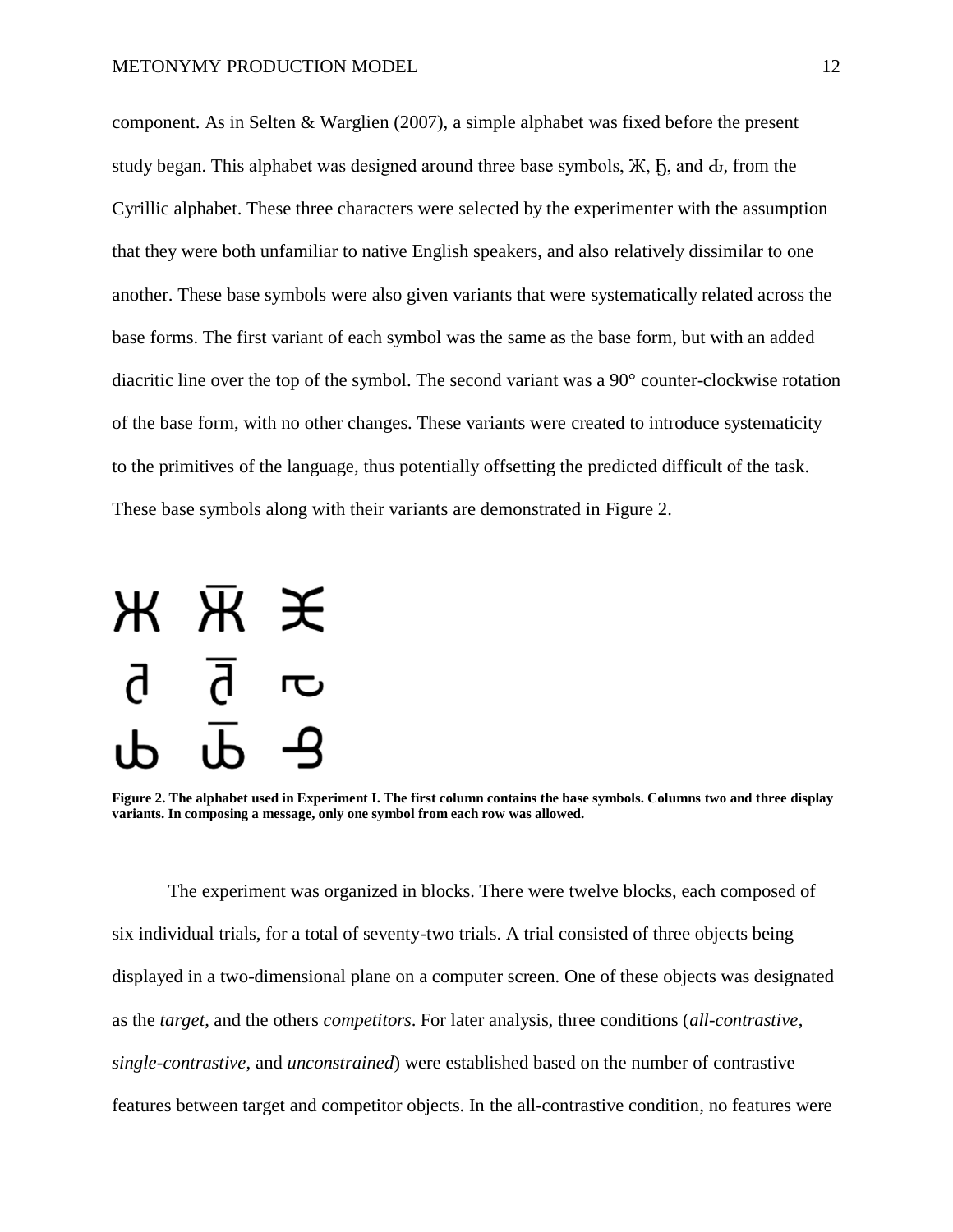shared between any of the objects on screen, so that each feature dimension was contrastive. In single-contrastive, exactly two features were shared between the target and at least one of the competitors, and one feature was unshared. In the unconstrained condition, the number of shared features was equally likely to be zero, one, or two (not three, because duplicate objects were not allowed).

Randomization was involved in selecting which particular objects were displayed from trial to trial. A computer program, using a pseudo-random process, generated 81 potential trial combinations for each condition, making sure that any feature-sharing constraints were satisfied. Additionally, there was some counterbalancing: of the 81 potential trials in each condition, every possible object was a target exactly three times so that no single object would be overrepresented in the trial sample space.

Finally, a virtual interface was built into the experiment program which allowed alphabet symbols to be manipulated and combined into strings. The interface was set up so that participants could use the computer mouse to drag symbols into a blank composition area. Symbols could be added to a message by clicking the desired symbol and dragging it into the composition area. Removing a symbol could be accomplished by dragging it outside of the composition area. Certain restrictions were imposed by the design of the interface; no symbol could be used more than once in a message, and the ordering of symbols was fixed and outside of the participants' control. Clicking on the symbol without dragging allowed one to cycle through its various forms. The interface can be seen in Figure 3.

**Procedure.** The experiment was run on multiple computers simultaneously in a single room. This setup allowed multiple subjects to be involved in each session. Each participant was seated at a computer running the experiment program, which was designed so that two programs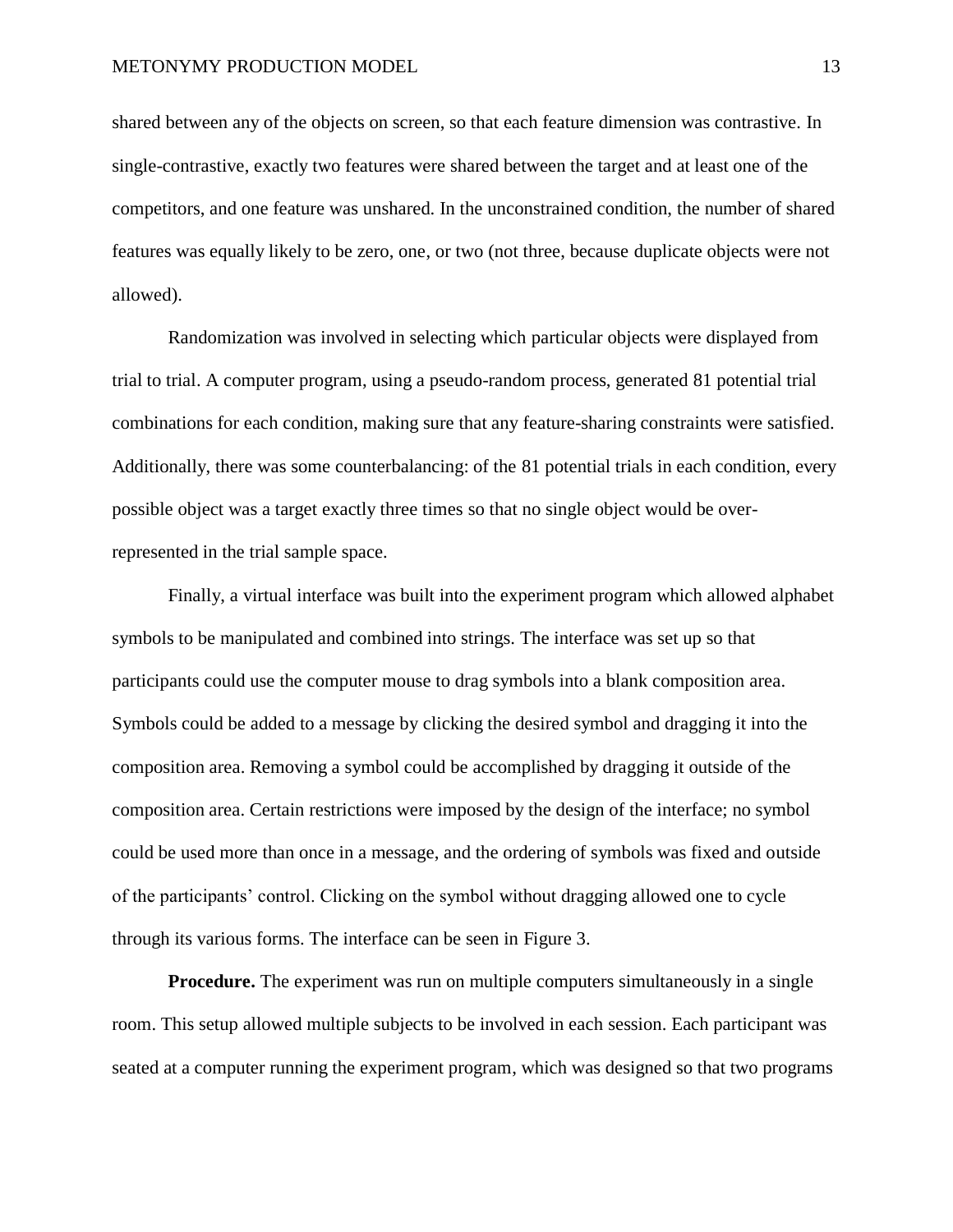could transmit information via internet connection. Unbeknownst to participants, experimenters randomly paired them together before the experiment began, and took care to situate each member of a dyad so that one could not see the other's screen. Each dyad was also assigned to one of the three conditions at the beginning of the experiment.



**Figure 3. The message composition interface in Experiment I. The image on the left is the producer's screen, and the image on the right belongs to the responder. The target object was highlighted for the producer (framed by a green box), and the producer used the message composition interface at the bottom of the screen. After clicking the green "send" button, the responder was able to see the same set of objects along with the message sent by the producer. The responder would click an object to end the trial. Feedback, given to both subjects, is not shown here.**

Participants were given both written and verbal instructions before the experiment began. They were told that they would be cooperating with an anonymous partner, and that they would be composing and sending messages back and forth to each other with the task of describing objects on their screens. Additionally, an initial practice session was included to familiarize participants with the message composition interface.

After completing the practice session, the first block was initiated. At the beginning of each block, participants were assigned to a role: either *producer*, or *responder* (corresponding to director and matcher respectively in Clark & Wilkes-Gibbs, 1986)*.* The producer was tasked with composing and sending messages, and the responder would receive the producer's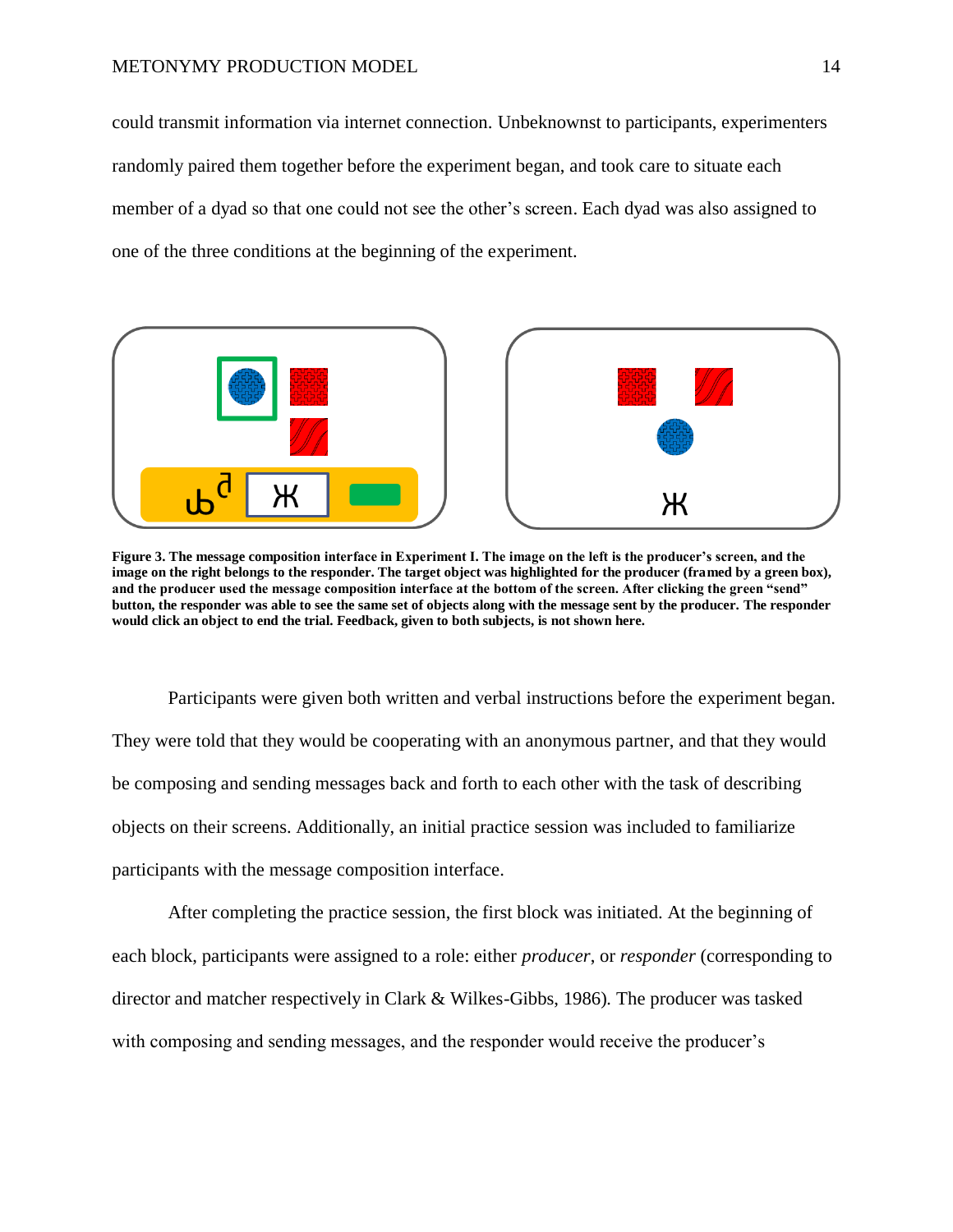messages. Also, at the beginning of each block, participants had the opportunity to review the instructions relevant to their upcoming role.

Each trial began as follows. The responder's screen displayed only the message, "waiting for partner." The producer's screen was populated by the target and competitor objects with relative object positions randomized. The particular set of objects displayed was determined by drawing at random from the distribution of potential sets for the dyad's condition. For example, if the dyad was assigned to the all-contrastive condition, then any object was equally likely to be the target, and no features would be shared between any of the objects on screen.

The target object was indicated for the producer by the presence of a green rectangular border. The producer was instructed to compose a message, using the interface at the bottom of the screen, so that the responder would be able to identify the target correctly. After composing a message (no time limit was imposed), the producer could click a "send" button, and no further revision to the message was allowed. Next, the responder was shown the same objects—with relative positions also randomized—except that the target object was not indicated. Instead of seeing an interface, the responder was shown the producer's message, and was instructed to click on the object which the message described. After the responder clicked an object, both participants were given feedback as to whether or not the responder chose correctly.

At the start of every new block, participants switched roles. This was continued until all twelve blocks had been completed. The duration of the experiment varied, but no group took longer than the allotted forty-five minutes to complete the experiment.

## **Results**

By Definition 1 (parts i & ii), a necessary condition for metonymy was a *reduction* in message length, in which a single symbol used to describe an object had at some previous time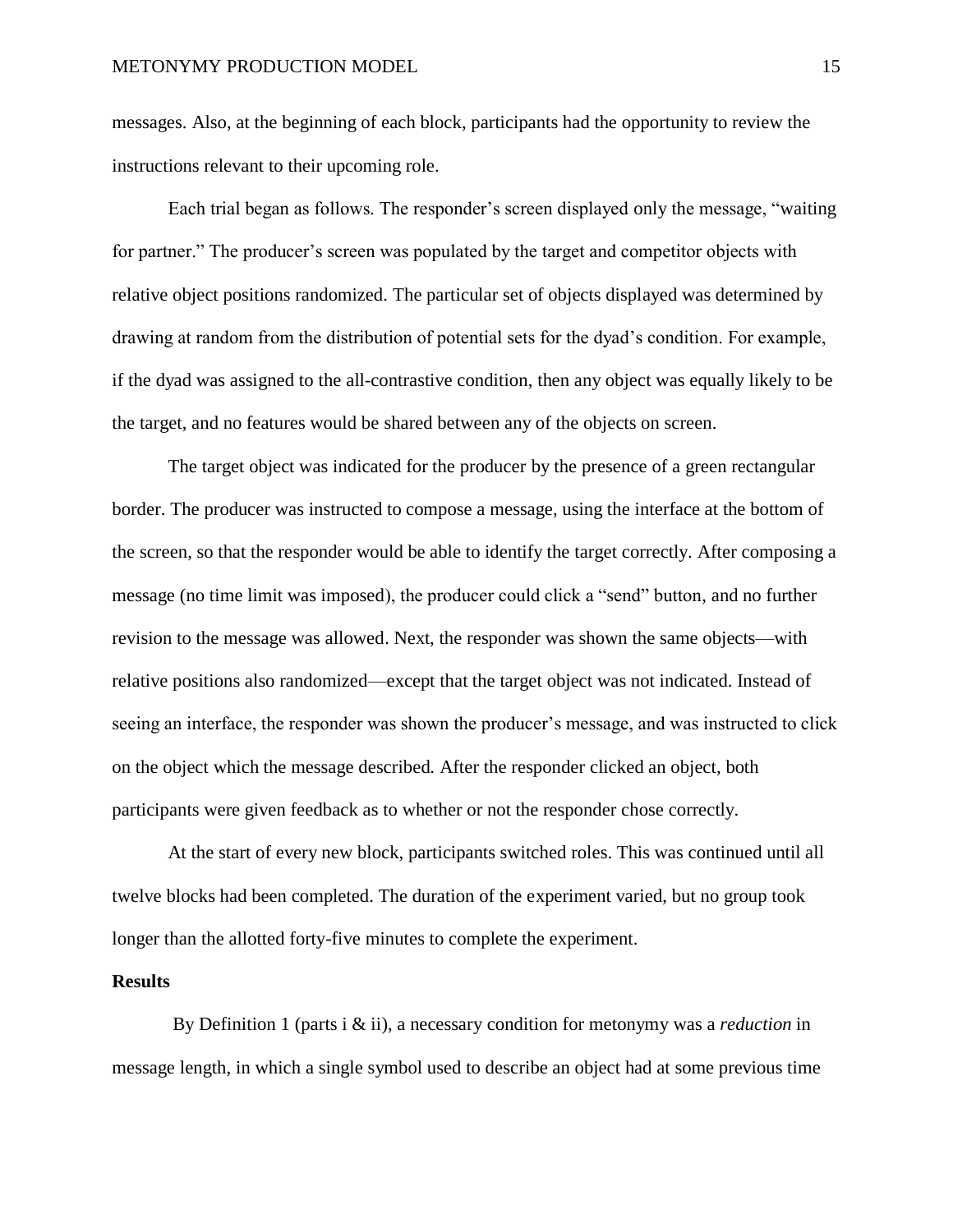#### METONYMY PRODUCTION MODEL 16

been used as part of a longer description of the same object. Communication, in such circumstances, would presumably be most effective if only a single symbol were required to differentiate a target object from its competitors. It was found that, of the 2376 total trials across all dyads, 139 trials required at least two symbols to correctly identify the target object. These trials were discarded prior to analysis.



**Figure 4. Accuracy averaged by condition. (a) Human subjects. (b) Neural network model.**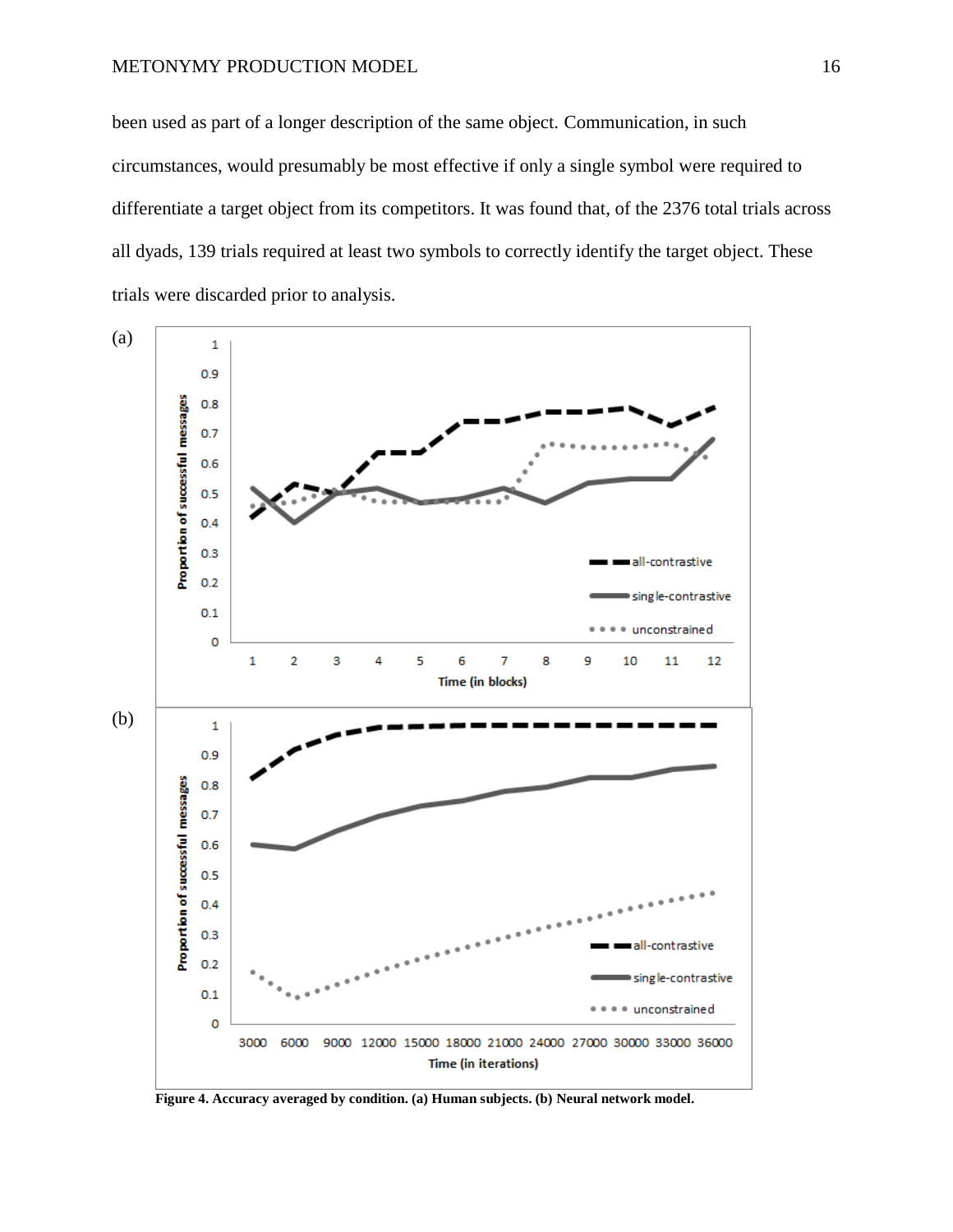Figure 4(a) displays average accuracy plotted over time for each of the three conditions. Here, accuracy refers to how well messages were successfully understood. If a responder always chose the correct objects based on the producer's messages, then accuracy, as a proportion of correct trials, would be counted as 1. If a responder never chose correctly, accuracy would be counted as 0.

Accuracy data needed to be considered, because we would probably not gain much insight about subtle language behaviors of subjects if they could not use their languages successfully. Note that each condition had a relatively small number of dyads (11 all-contrastive, 10 single-contrastive, and 12 unconstrained). In order to determine whether or not one condition performed better overall, an ANCOVA analysis was performed on dyad accuracy over the 12 blocks in each of the three conditions. It was found that all-contrastive performed significantly better than single-contrastive at a .05 significance level (estimated difference between intercepts 0.0183, CI [0.0019, 0.0346]). There was no significant difference in the performance of unconstrained compared to either of the other conditions. Despite the better performance on average of the all-contrastive group, it should be noted that it was still rare for any dyad to have two perfect blocks in a row (only four dyads achieved this). Therefore, we can conclude that performance was not very high overall.

Now what about metonymy? It is not enough to say that a participant who produced a reduction by Definition 1 (parts i  $\&$  ii) was actually using metonymy, because there is a lack of information about what individual symbols *mean*. A measure was needed to describe the stability of a subject's mapping between symbols and features. We were looking, especially, for a one-toone mapping between a symbol and a particular feature (part iii of Definition 1). Here, a D-prime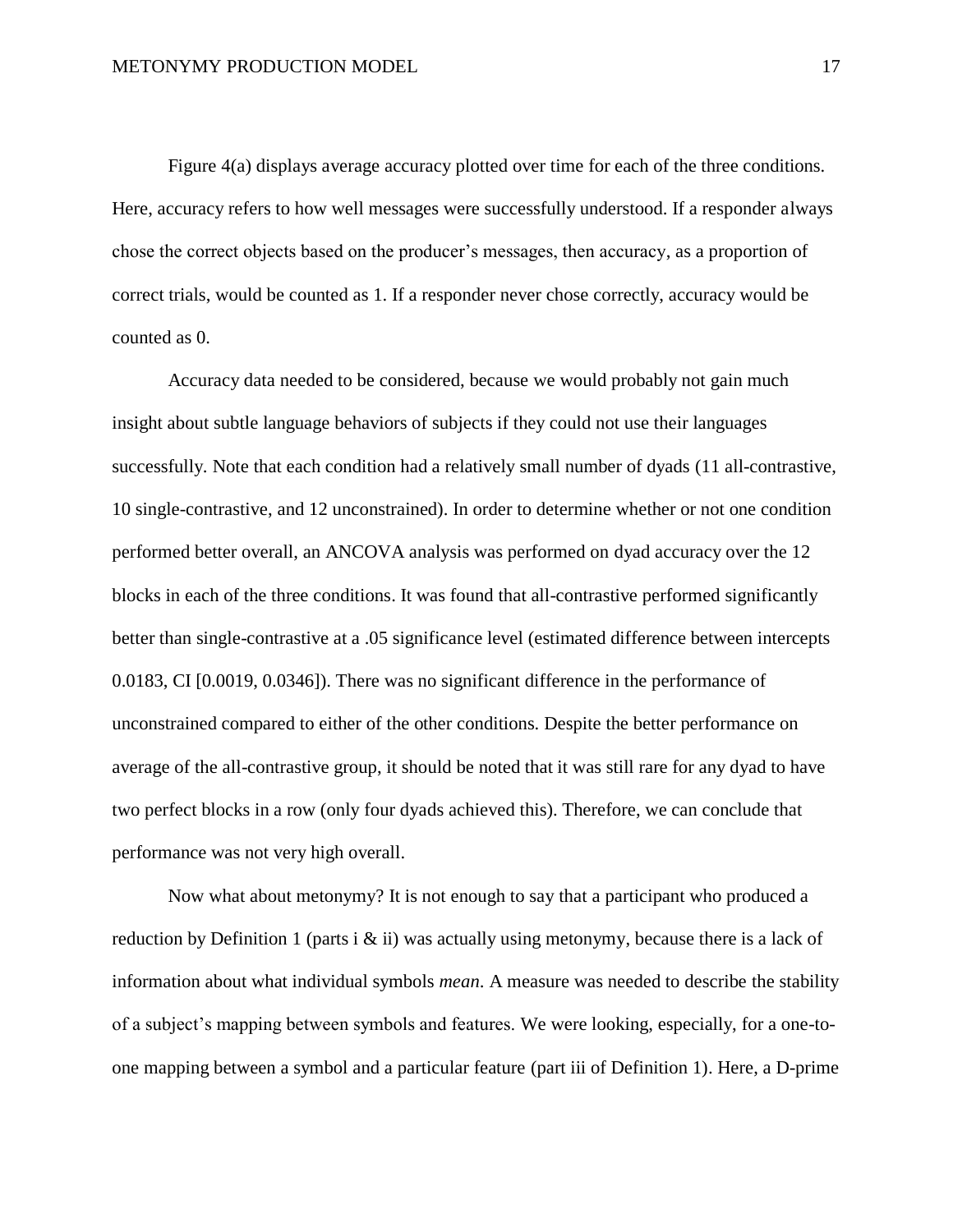analysis was used to determine, for each of the nine symbols, the consistency of mapping between that symbol and each of the nine possible features. This required 81 D-prime scores  $(d')$ for each subject, where each  $d'$  was estimated by calculating both the "hit" rate and "false alarm" rates for its symbol-feature pair (only trials in the second half of the experiment were considered so that early errors would be discounted), and then deriving the D-prime value itself by the formula  $d' = Z(hit) - Z(false~alarm)$ . Z values were taken from a standardized table.

The resulting  $d'$ s were in the interval [-6.8, 6.8]. A high value meant that the corresponding symbol was mapped strongly to the corresponding feature; in this case, the signal (correspondence between the symbol and feature) would be high, and the noise (correspondence between the symbol and other features) would be low. But what value is high enough? We chose a threshold of 3.4, so any symbol-feature mapping with  $d' \geq 3.4$  was considered to be strong enough to be considered stable.

Here, a symbol that had a consistent one-to-one mapping to a particular feature is said to be *compositional.* A symbol that was both reduced (by Definition 1, i & ii) and compositional (by Definition 1, iii) would satisfy our operational definition metonymy (note: when testing a contrived, perfectly compositional language, it was found that  $d'$ s for the metonymic symbol were found to be unaffected by reduction).

By this measure, metonymy was only observed twice in the human data – too few to make any statistical claims. A more substantial picture emerged from the separate compositionality and reduction information extracted from each condition. Table 1 shows both the proportion of symbols per dyad that were reduced at least once, and the proportion of symbols that were found to be compositional by the D-prime analysis.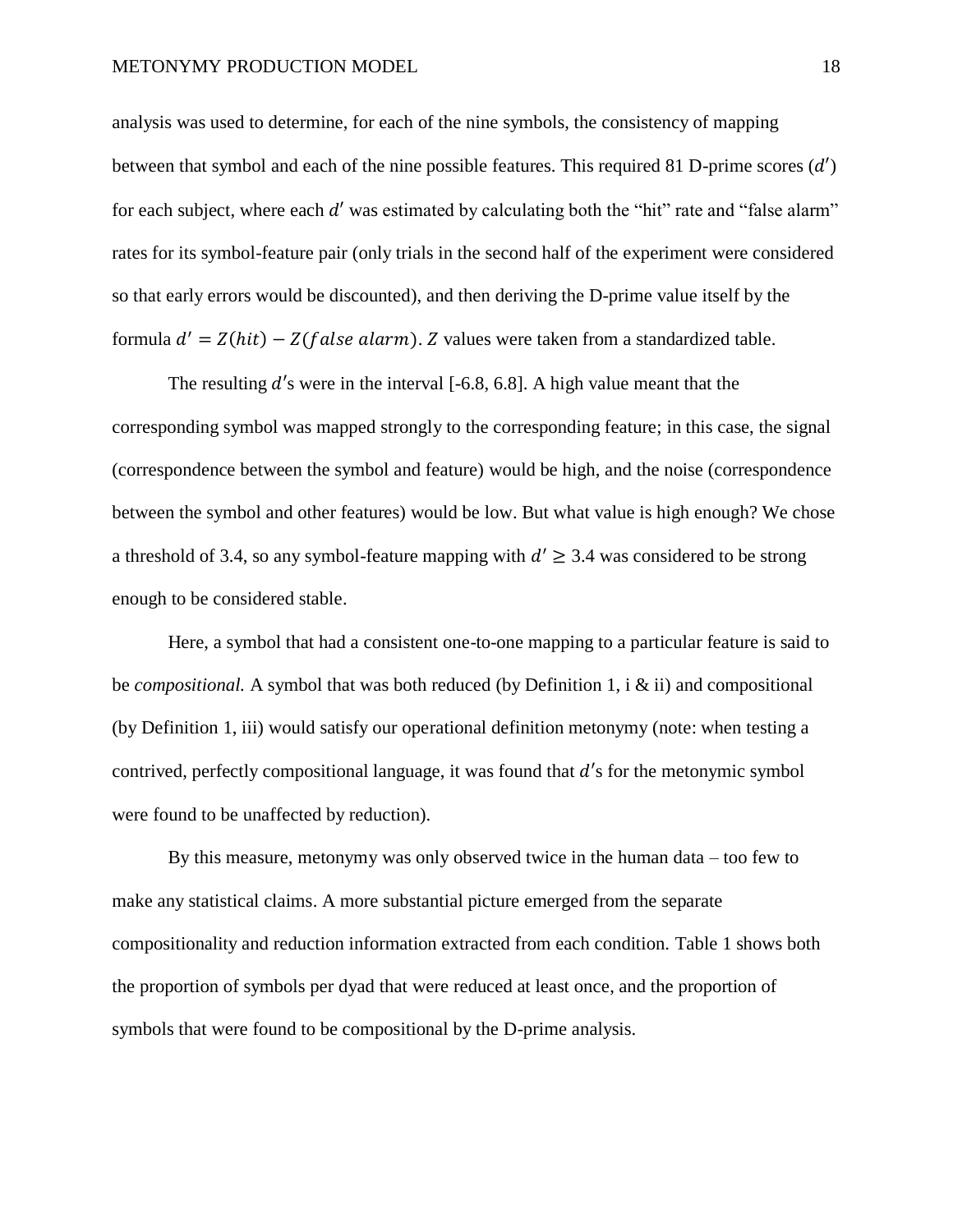#### METONYMY PRODUCTION MODEL 19

|               |            | Condition       |           |                    |           |               |           |
|---------------|------------|-----------------|-----------|--------------------|-----------|---------------|-----------|
|               |            | all-contrastive |           | single-contrastive |           | unconstrained |           |
| Type          | Experiment | Mean            | Std. Dev. | Mean               | Std. Dev. | Mean          | Std. Dev. |
| Compositional | Human      | 0.39            | 0.08      | 0.18               | 0.13      | 0.21          | 0.13      |
|               | Model      | 0.01            | 0.02      | 0.01               | 0.03      | 0.02          | 0.04      |
| Reduced       | Human      | 0.01            | 0.02      | 0.03               | 0.05      | 0.02          | 0.04      |
|               | Model      | 0.12            | 0.12      | 0.09               | 0.09      | 0.13          | 0.14      |

Table 1 *Proportion of Symbols, Compositional or Reduced*

*Note.* Standard deviation is estimated sample standard deviation.

Finally, a one-way ANOVA was used to test the alternate hypothesis—that manipulation of contrastive features would influence the frequency of metonyms (symbols that were both compositional and reduced). Since proportion of metonymic symbols was measured, an arcsine transformation was applied to the data. No significant effect was found,  $F(2, 30) = 0.75$ , p = .482.

## **Discussion**

The task was found to be very difficult for human subjects. This can be seen in the low overall accuracy. Also, the low proportion of compositionality indicates that the languages created by participants did not tend toward one-to-one mappings between symbols and individual features. For these reasons, interpretation of the ANOVA results is probably not useful.

Several measures might be taken to improve accuracy, thereby reducing noise in the results. For one, the number of features may have been too large for participants to keep up with. Reducing the number of dimensions (from three to two, for example) could certainly make the task easier. Also, the experiment had a fixed number of blocks. It is possible that, given more time, most of the groups would have achieved high accuracy. An accuracy-based stop criterion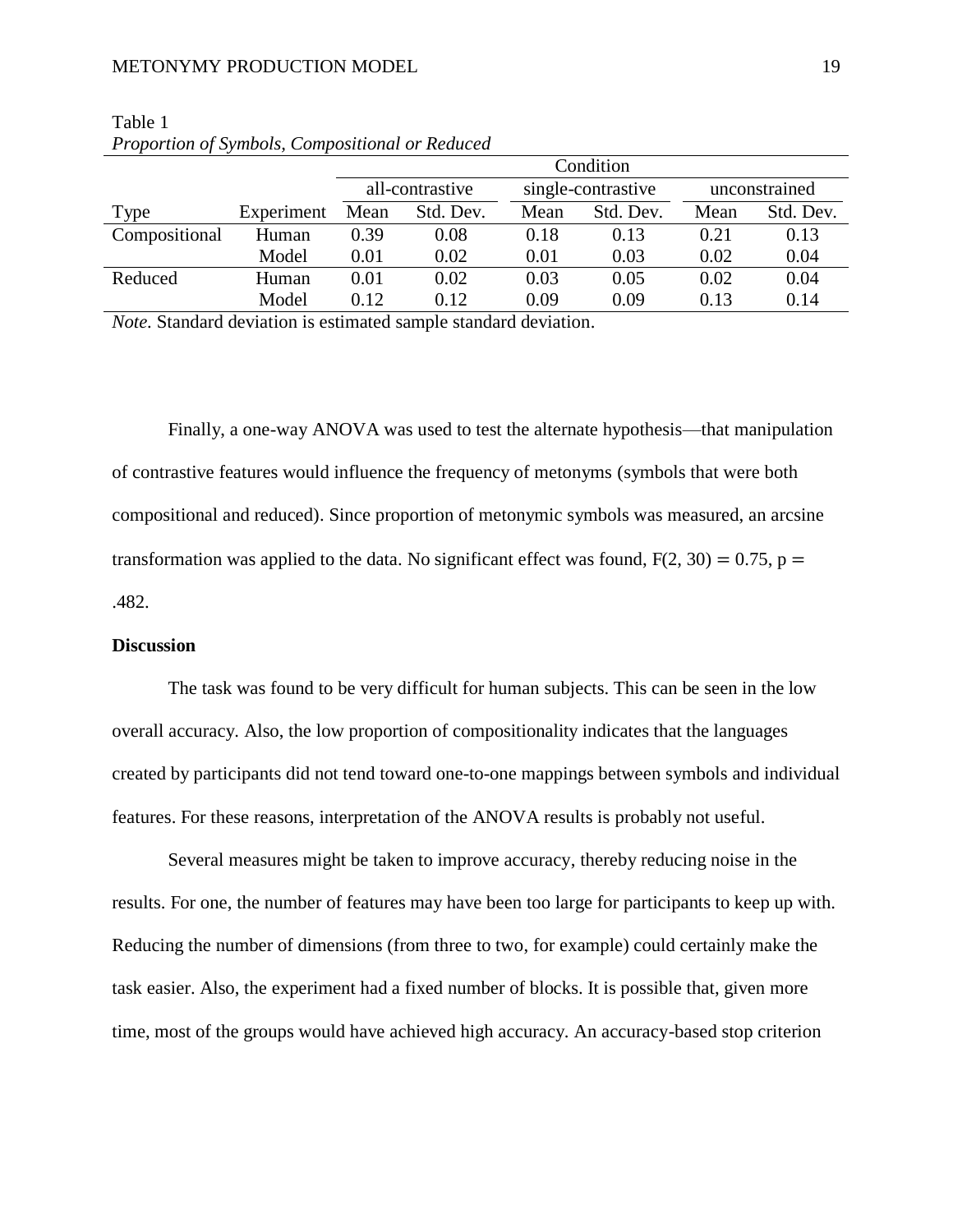might have allowed each group to create their language on a timescale that was optimal for them, although this would make analysis more difficult.

The experimenter's choice of alphabet symbols was designed to push participants towards an optimal solution. There was an equivalence class of perfectly compositional solutions—each a one-to-one mapping of symbols to features—and the  $3\times3$ , base-variant alphabet structure, shown in Figure 2, was intended to make these solutions more obvious. Since no participants arrived at a perfectly compositional mapping, we can possibly infer that the alphabet structure was not helpful in driving participants towards the optimal solutions, even though some tendency for compositionality was observed. This may have something to do with the alphabet symbols themselves, since there was some tendency for participants to map structure of the orthographic symbols onto features in creative ways (e.g. using a more curvy symbol to describe "circle", or a symbol that partly resembles the letter b for "blue").

As this experiment was exploratory in nature, it is not surprising that the results lacked significance. It should be noted that narrowing was very infrequent in the original tangram studies, and so a low proportion of metonymic terms was expected here. Still, the nature of these preliminary results is clearly too uncertain for the few examples in these data to be truly considered metonymy. But it is a start. These data will be referenced in Experiment II, for comparison to the neural network model results.

## **Experiment II**

## **Neural Network Model**

**Architecture.** The present model was based on the PDP approach taken in Rogers, et al. (2004), but it was modified to simulate two artificial agents. This was accomplished by having two distinct, but isomorphic *modules* corresponding to the two *agents* (here, agent refers to a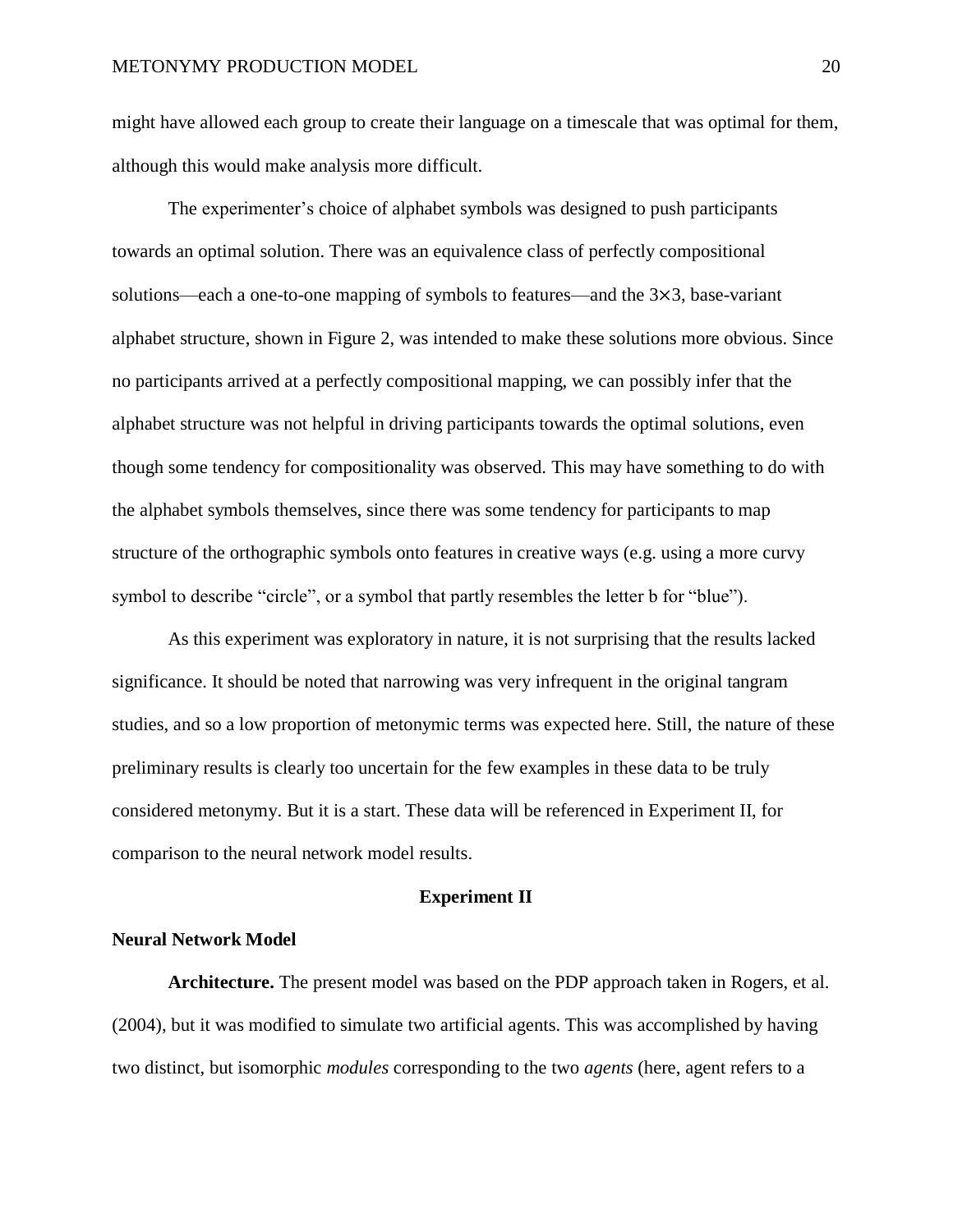simulation of a human subject). Information could be transferred between the two modules via a set of shared language units. See Figure 5 for a schematic of the model.

Each module, representing an agent, is really just a collection of *groups* (here, "group" is used instead of the more traditional term, "layer," but it simply denotes a set of functionally related processing units). The groups within a module were designed to be as close as possible to the Rogers, et al. (2004) model. A central *semantic* group is connected to a *visual* group, a *focus* group, and three *language* groups. The focus group was included in the present study to replicate Experiment I, and was not part of Rogers' original model. Also, the language groups are divided here in a way that differs from that study. Rather than have classes of units representing different types of verbal propositions, three language groups were created here to mirror the three possible symbol slots in the human experiment.

Each visual group had 27 units corresponding to individual features of three objects. As in Experiment I, an object could be composed of exactly three out of nine possible features. Units were ordered in each visual group, so that the first set of nine units corresponded to object one, the second set to object two, and the third set to object three. In each trial, visual groups for both agents were clamped with the same bit vector, where an individual feature was present if that unit's value was 1 ("on") and not present if the value was 0 ("off").

The function of the focus group would depend on the role (producer or responder) that its agent was in, since an agent could be either. When producing, the agent's focus group, which had three units, was clamped with a bit vector input pattern for the duration of the trial. One unit would be clamped "on", and the others "off". The "on" clamp functioned in the same way as the rectangular green frame in Experiment I, only here it picked out a discrete-valued position (either one, two, or three) corresponding to one of the objects in the visual field. The responding agent's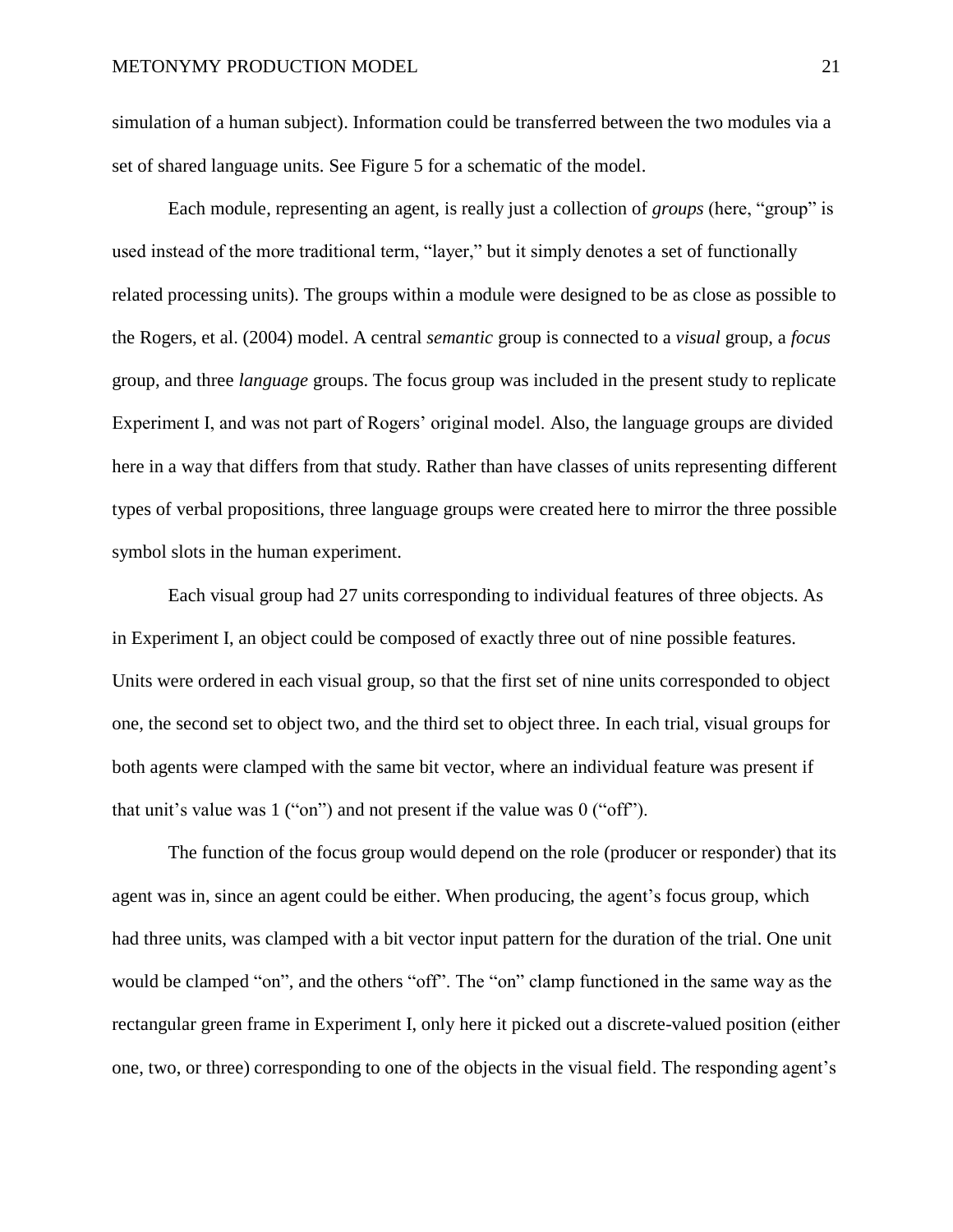focus group was the site of training. Its output was compared to a target at the end of a trial. The target was identical to whatever clamp was being applied to the producer in that same trial. In other words, the responder had to learn to select the abstract object to which the producer was attending.



**Figure 5. Network architecture. Each agent is represented by a module, as indicated by the dotted boundaries. The modules are linked by a set of three shared language groups, corresponding to the message slots from Experiment I. One**  unit in each language group is reserved for the empty string,  $\varepsilon$ . Arrows to and from the language groups indicate that the **top agent is producing a message, and the bottom agent is receiving it. Another set of arrows (not shown) with directions reversed would be used when roles were switched.**

As already mentioned, the three language groups were designed set up to mirror the three-slot symbol structure of the message interface in Experiment I. Each language group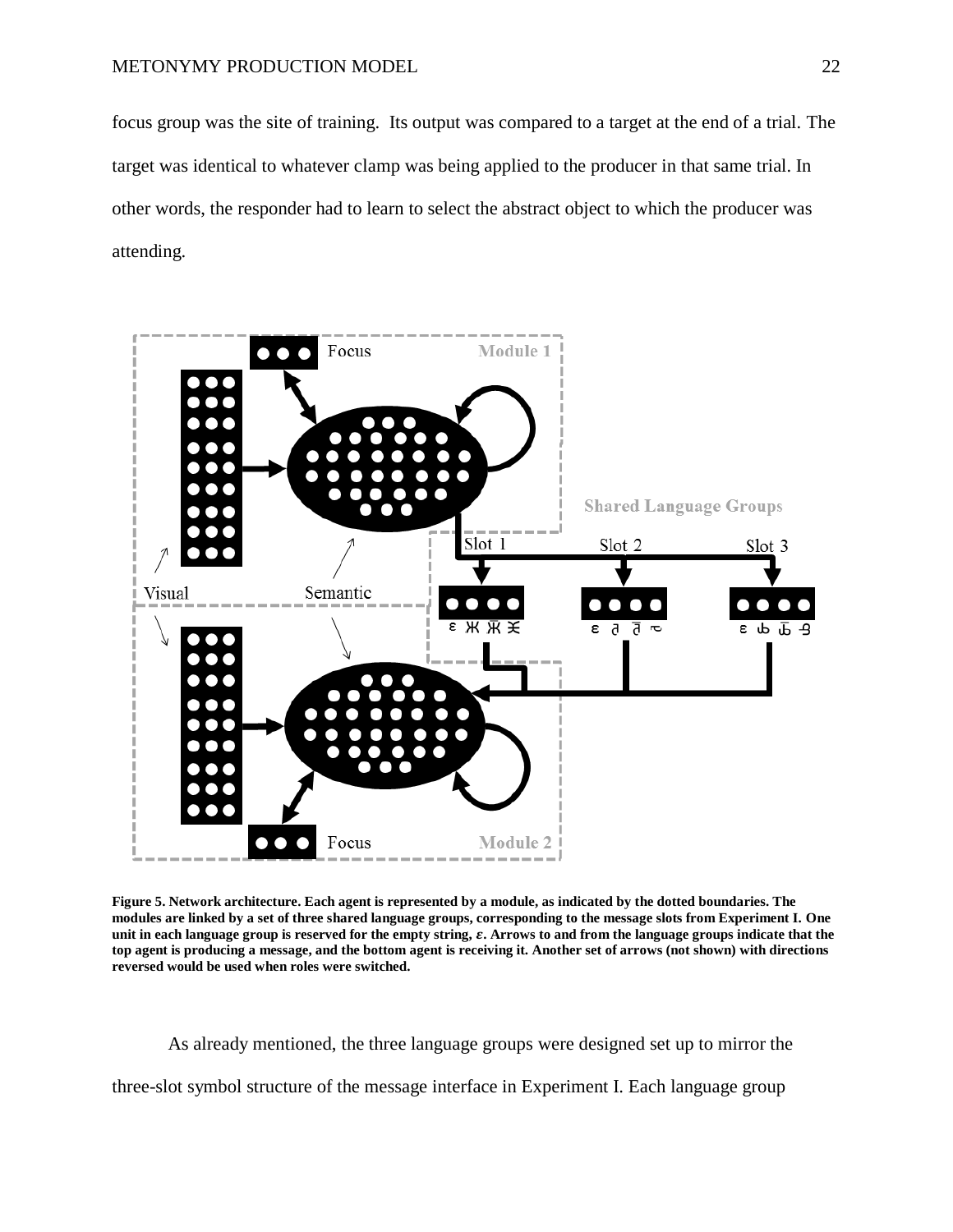contained four units: one for each of the three possible symbol variants, and one to represent an empty string,  $\varepsilon$ . The  $\varepsilon$  unit was required in order for reductions to be possible. The units were ordered, and the first unit in each language group was a-priori considered the  $\varepsilon$  unit.

Groups were connected by *weights* that were either bidirectional or unidirectional. Here, "connected" means fully connected, such that each unit in the source group is connected to every unit in the destination group. Weights from the visual to semantic groups were unidirectional, because visual inputs were always clamped, and they did not require feedback from the semantic units. Between focus and semantic groups, there were bidirectional weights. There were two separate sets of weights between the modules; these weights, connected to the intermediate language groups, were either directed from module one to module two or vice versa depending on which module was simulating the producer role from Experiment I.

Recurrence was built into the model by creating weights from each semantic group to itself through that group's own set of cleanup units. Each semantic group was given 100 units, and each cleanup group had 20 units.

**Dynamics.** As in Rogers, et al.  $(2004)$ , a fixed, untrainable bias of value  $-2.0$  was applied to all groups in the model. This bias functioned to drive the unit activations downward in the absence of input.

The hyperbolic tangent function was used as the activation function for the semantic units, as it was found, in early tests, to speed convergence. A sigmoid function was not used for the language or focus groups because these groups were involved in making discrete choices. For instance, human participants in Experiment I were not allowed to make continuous adjustments to the symbols that constituted their messages, and so a continuous vector of outputs would not effectively simulate the choice of a particular symbol in one of the language groups.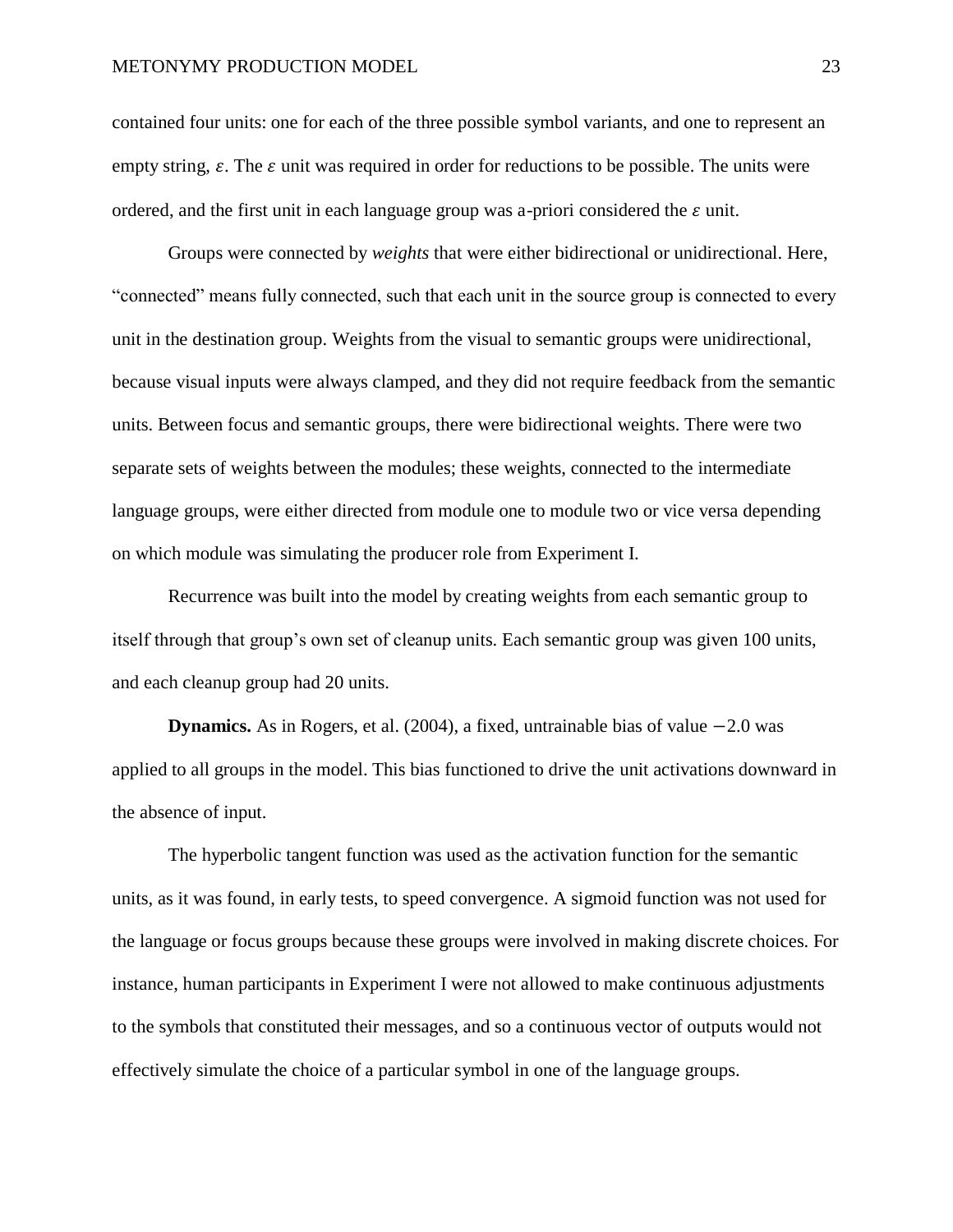To discretize the outputs of these groups, a special, two-part activation function was defined. First, this function used the *softmax* rule to compute the activations of the group's units so they all would add to one, effectively generating a probability distribution over symbol values (McCullagh & Nelder, 1989). In the next step, a simple greedy algorithm was used to select the unit with the highest activation, and this unit's activation was pushed up to a value of 1.0, while all other units were set to 0.

**Training.** The back-propagation through time (BPTT) algorithm with cross-entropy error was used here (Rumelhart, Hinton, & Williams, 1986b; same algorithm as Harm & Seidenberg, 1999). Each trial had a duration of 10 discrete time steps. The training procedure was online, and activations were reset to a default value at the beginning of each trial. Momentum was set to 0.

During initial tests, it was found that the discretized activation of the focus and language groups made learning convergence very hard for the model. A preconditioning phase was designed in which these groups used the continuous version of the softmax activation function for some fixed duration (5000 trials of precondition at a learning rate of 0.01 was found to be adequate). This preconditioning took up only a relatively small fraction of the total trials, and it facilitated convergence later on. This is not completely unreasonable, as it may actually be a way to account for non-linguistic biases that human subjects bring to the task, even without natural language semantics—preferences for certain colors or shapes, etc. After preconditioning, the learning rate was lowered to 0.001.

Visual input patterns were generated that matched the distribution of objects in Experiment I. Focus group input patterns were generated that corresponded to the original target objects in Experiment I.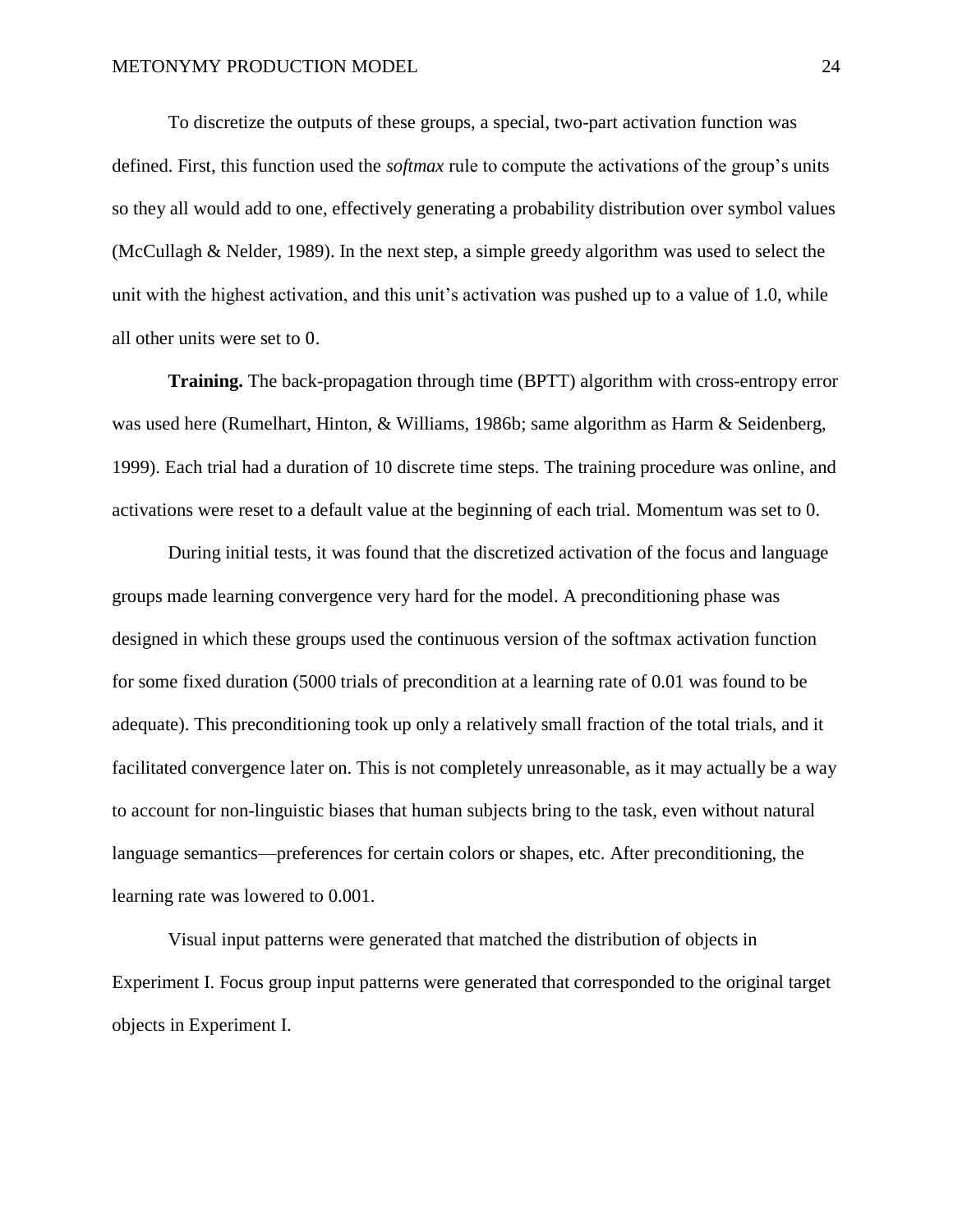In each trial, the input patterns were clamped for all 10 time steps. Note that, in Experiment I, responders did not get access to any visual information about objects or their partners' messages until after a message was sent. To replicate this, the semantic units of the responder were clamped to a value of 0, and the focus units clamped to a value of 0.33 for the first five time steps. This had the effect of "blinding" the responder while the initial processing dynamics of the producer were taking shape. The target pattern was not compared to the responder's focus group activations until the final three time steps.

## **Simulation: Revisiting Experiment I**

**Method.** The model was run in a similar fashion to the procedure of Experiment I. Ten simulations were run in each of the three conditions. For each simulation, a different random seed was used to simulate the effect of individual differences among subjects. After every six iterations, the roles of the two agents were reversed. Training continued until 36,000 trials had been completed. A fixed window was chosen to simulate the fixed duration of Experiment I.

**Results.** The same analyses from Experiment I were repeated here. Figure 4(b) shows accuracy by condition over the course of each simulation. Table 1 shows compositionality and reduction data.

Metonymic behavior was very rare in the model, as it was in the human data. There was only a single instance of a symbol which was both compositional and reduced. As expected, the one-way ANOVA demonstrated no effect of feature contrastiveness on metonymic frequency,  $F(2, 27) = 1$ ,  $p = .381$ .

**Discussion.** The high accuracy of the all-contrastive condition is worth noting. Within less than 15,000 trials, these networks converged to a solution with 100% accuracy. What may be misleading is the low accuracy of the unconstrained condition. This is misleading because it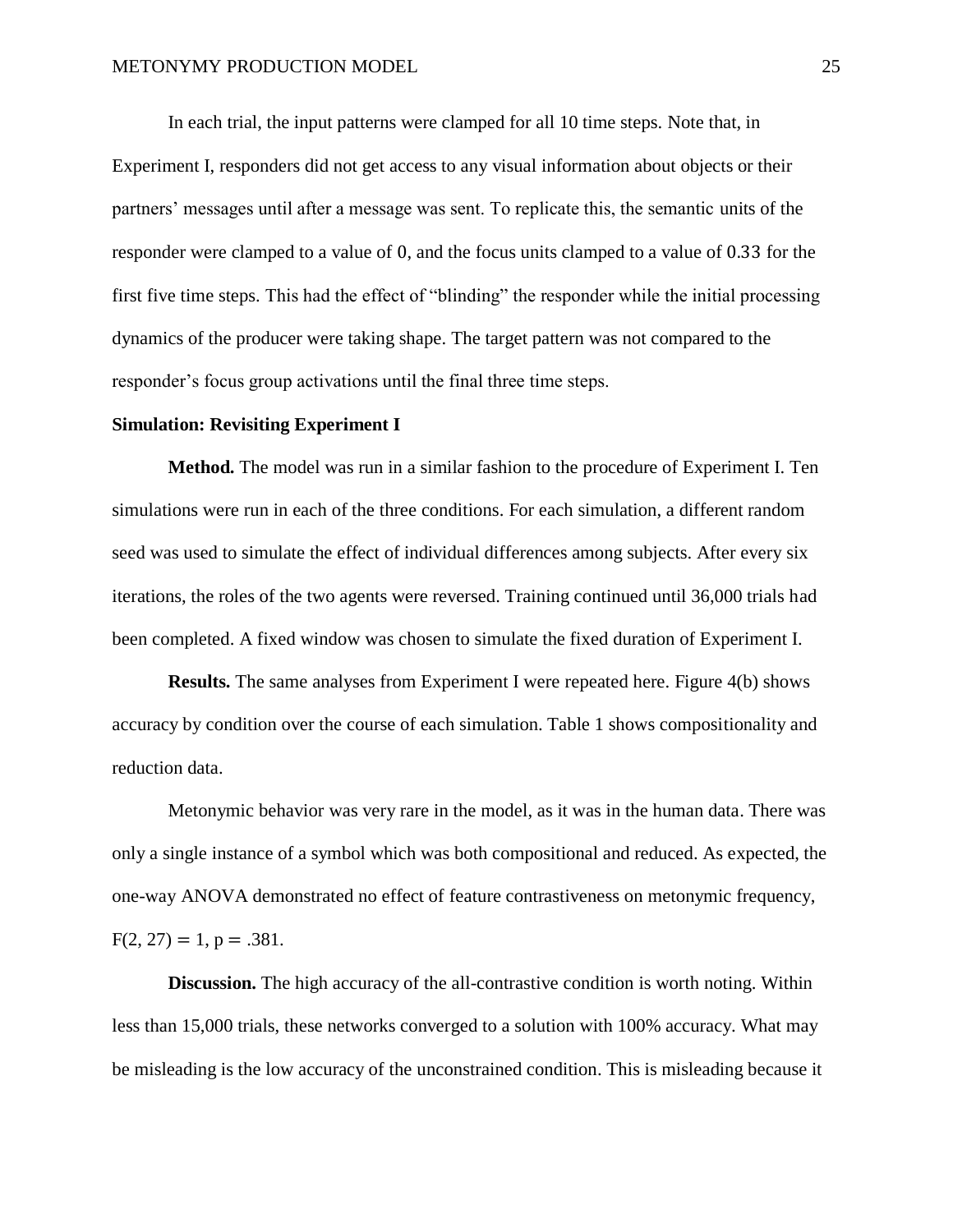may be tempting to infer that the networks could not learn a good solution. However, the upward trend in accuracy is an indication that the network may have performed optimally if given enough time (much like the human subjects).

One variable that was not manipulated here was the number of hidden units. The number of hidden units (100) was used simply because initial tests found it was adequate to lead to convergence. However, varying the hidden units would certainly lead to different performance, and it would need to be explored further.

## **General Discussion**

These results may hold some clues regarding how the problem might be explored in future experiments and model implementations. One interesting thing to note is that the allcontrastive condition seems to have the highest average accuracy for both humans and networks. This is perhaps not surprising, as a clean mapping from symbols to features might be easier in this condition. Unfortunately, conclusions about the accuracy data in the human experiment are not reliable given the noisy nature of the human dyad performance in the face of a difficult task. But it is clear in the case of the networks that consistently contrastive features made the task quite easy. Unpredictably contrastive features made the task extremely difficult at first, with accuracy below chance. Even in this case, the model can still converge slowly.

The most striking result is that compositionality and reduction profiles of the humans and networks are almost polar opposites of each other. Humans tended to develop at least some compositional structure to their languages, but with very little narrowing. Networks, on the other hand, often utilized message length reduction; but we cannot classify this behavior as metonymic, because the symbol-feature mappings did not turn out to be one-to-one. Indeed, the net  $d'$  gain for networks was negative, indicating that they tended not to settle into a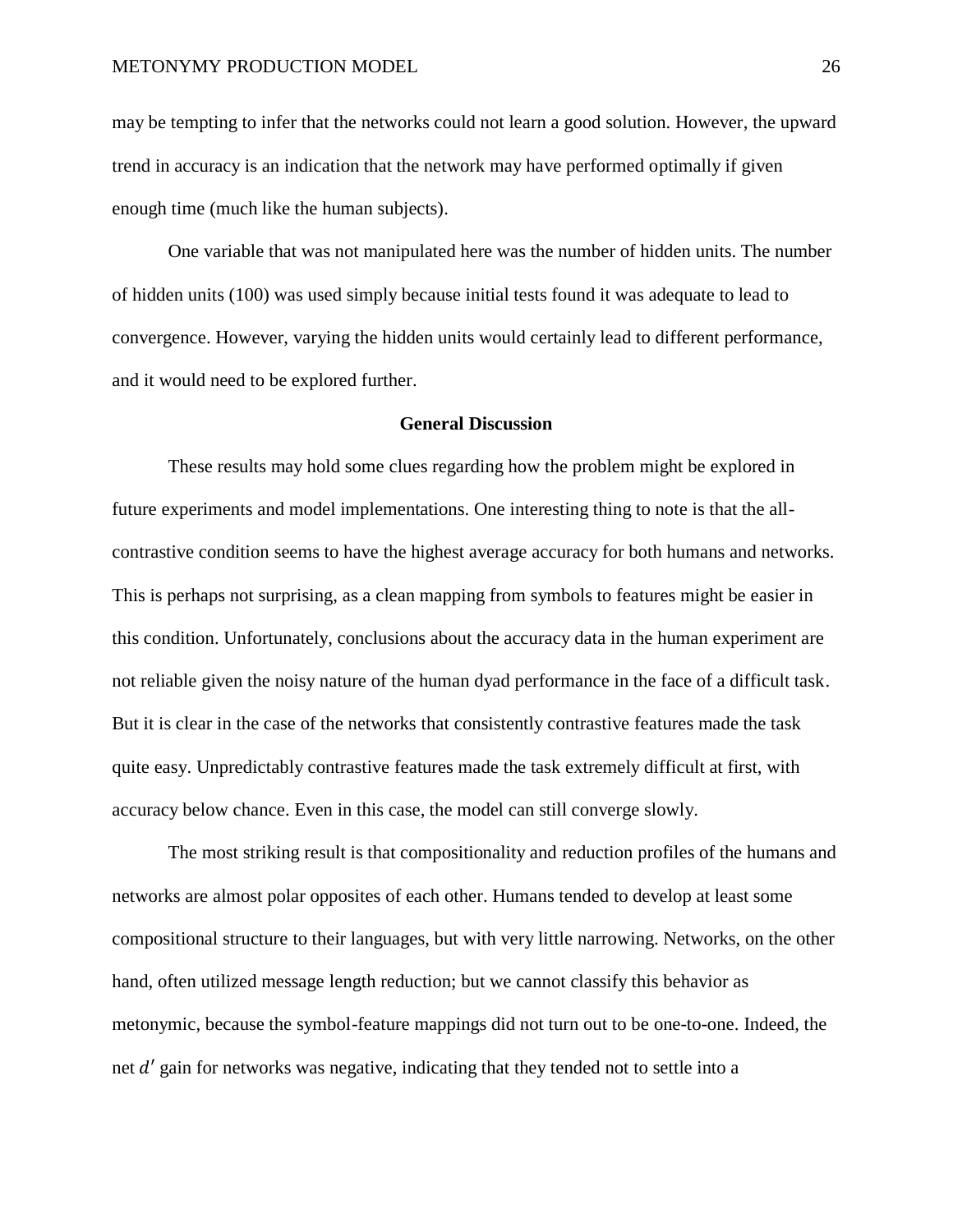compositional system (for humans the net  $d'$  was split almost evenly, with approximately half of the subjects positive and half negative).

This highlights a potential problem with this model. It might be difficult to understand what kind of system the network is coming up with to map symbols to features. For future studies, it should be noted that the network design here did not randomize visual positions of objects as was done in the human experiment. This detail could turn out to explain why compositionality was so low for the networks. In theory, the responder network may have been able to learn to perform well by "drowning out" the visual input, because all that the task required was for the focus units of the responder to match those of the producer. If this happened, then messages from producer to responder might be uncorrelated with features in the environment in the systematic way that was expected. This could be addressed in future research.

Another drawback of this particular model is that, despite its recurrent properties, the entire system may have a fixed point attractor. This means that once an optimal solution is found, there will be no further change of organization in the system, which may be at odds with our notion of what metonymy is. Alternative architectures with more varied dynamics may need to be explored to address this concern.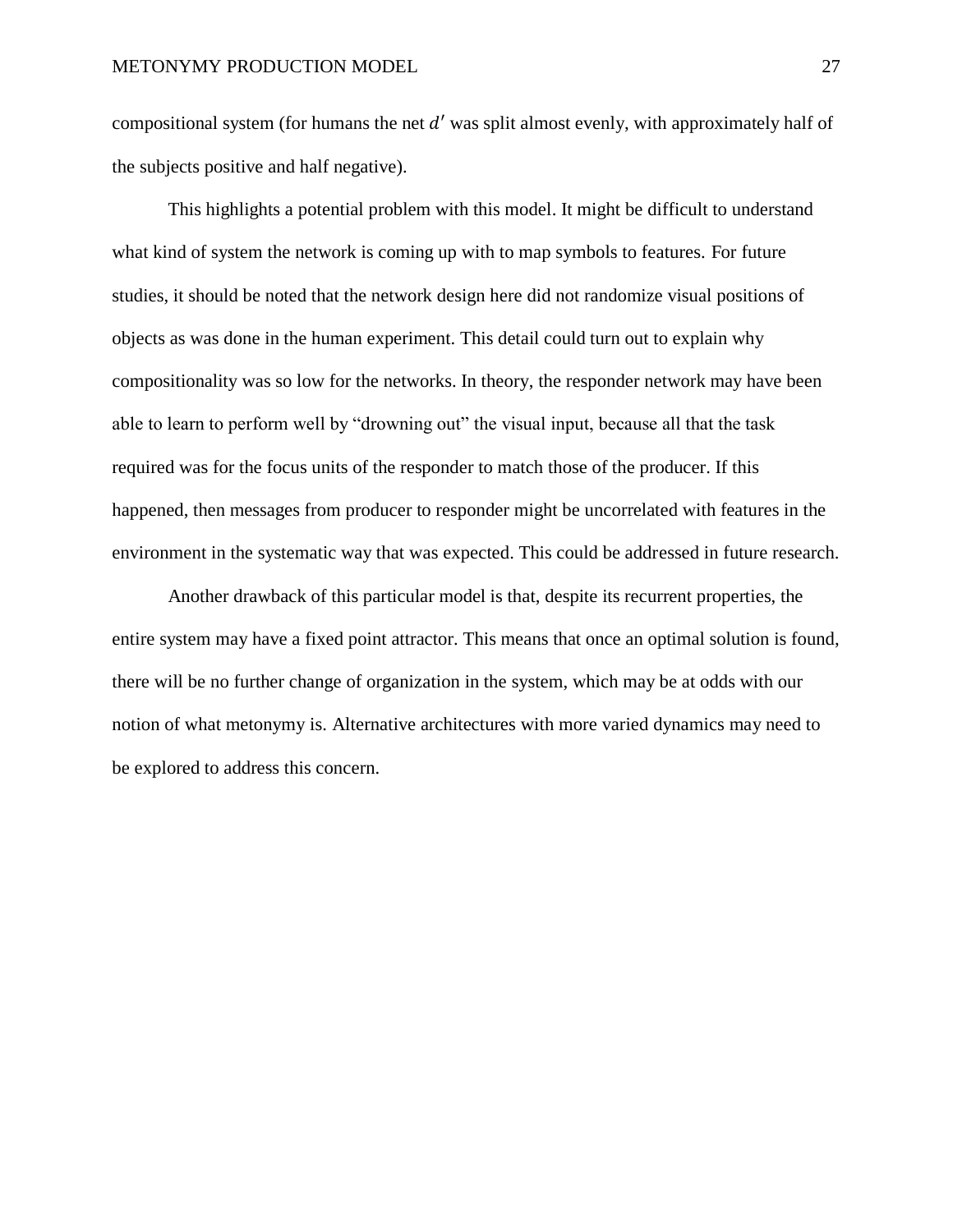## **References**

- Barcelona, A. (2011). Reviewing the properties and prototype structure of metonymy. In R. Benczes, A. Barcelona, F. J. Ruiz de Mendoza Ibáñez (Eds.) *Defining Metonymy in Cognitive Linguistics: Towards a Consensus View (pp. 7-57). Amsterdam &* Philadelphia: John Benjamins.
- Chen, X. (2011). Metonymic matrix domains and multiple formations in indirect speech acts. In R. Benczes, A. Barcelona, F. J. Ruiz de Mendoza Ibáñez (Eds.) *Defining Metonymy in Cognitive Linguistics: Towards a Consensus View* (pp. 249-268)*.* Amsterdam & Philadelphia: John Benjamins.
- Clark, H. H., & Wilkes-Gibbs, D. (1986). Referring as a collaborative process. *Cognition* , 22, 1- 39.
- Croft, W. (1993). The role of domains in the interpretation of metaphors and metonymies. *Cognitive Linguistics,* 4, 325-70.
- Elman, J. L. (1990). Finding structure in time. *Cognitive Science*, 14:179–211.
- Fillmore, C., Kay, P., & O'Connor, C. (1988). Regularity and idiomaticity in grammatical constructions: The case of let alone. *Language* 64: 501–538.
- Frisson, S., & Pickering, M. J. (1999). The processing of metonymy: Evidence from eyemovements. *Journal of Experimental Psychology: Learning, Memory, and Cognition, 25,* 1366-1383.
- Galantucci, B. (2005). An experimental study of the emergence of human communication systems. *Cognitive Science, 29(5),* 737-767.
- Gibbs, R. W. (2007). Experimental tests of figurative meaning construction. In G. Radden, K. Köpcke, T. Berg, & P. Siemund (Eds.) *Aspects of Meaning Construction* (pp.19-32). Amsterdam & Philadelphia: John Benjamins.
- Handl, S. (2011). Salience and the conventionality of metonymies. In S. Handl, & H. Schmid (Eds.) *Windows to the Mind: Metaphor, Metonymy, and Conceptual Blending* (pp. 85-112). Berlin & New York: De Gruyter Mouton.
- Harm, M. W., & Seidenberg, M. S. (1999). Phonology, reading acquisition, and dyslexia: Insights from connectionist models. *Psychological Review, 106,* 491-528.
- Harm, M. W., & Seidenberg, M. S. (2004). Computing the meanings of words in reading: Cooperative division of labor between visual and phonological processes. *Psychological Review, 111,* 662-720.
- Hinton, G. E., & Shallice, T. (1991). Lesioning an attractor network: Investigations of acquired